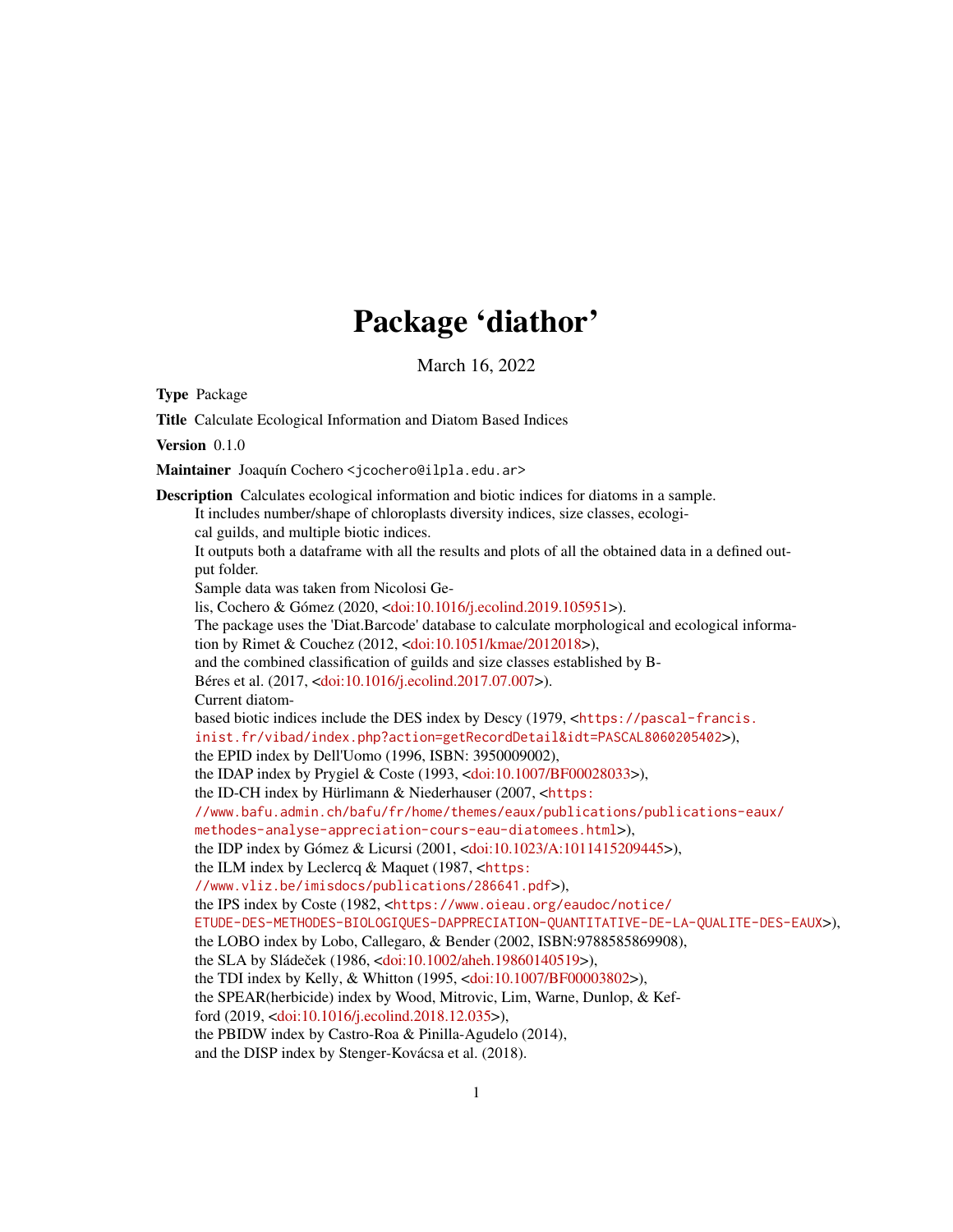Encoding UTF-8

LazyData true

RoxygenNote 7.1.1

**Depends** R  $(>= 2.10)$ , stringdist, vegan, ggplot2, tidyr

Imports data.table, purrr, stringr, tibble

Suggests knitr, rmarkdown

NeedsCompilation no

Author María Mercedes Nicolosi Gelis [aut]

```
(<https://orcid.org/0000-0001-6324-7930>),
María Belén Sathicq [aut] (<https://orcid.org/0000-0002-3534-8950>),
Joaquín Cochero [cre] (<https://orcid.org/0000-0003-3957-6819>)
```
Repository CRAN

Date/Publication 2022-03-16 15:30:05 UTC

# R topics documented:

|                                                                                                              | 3              |
|--------------------------------------------------------------------------------------------------------------|----------------|
|                                                                                                              | $\overline{4}$ |
|                                                                                                              | $\overline{4}$ |
|                                                                                                              | 5              |
|                                                                                                              | $\overline{7}$ |
|                                                                                                              | 9              |
|                                                                                                              | 10             |
|                                                                                                              | 10             |
|                                                                                                              | 11             |
|                                                                                                              | 12             |
|                                                                                                              | 13             |
|                                                                                                              | 14             |
|                                                                                                              | 14             |
| diat idap                                                                                                    | -15            |
|                                                                                                              | 16             |
|                                                                                                              | 17             |
|                                                                                                              | 18             |
|                                                                                                              | 19             |
|                                                                                                              | 20             |
|                                                                                                              | 21             |
|                                                                                                              | 22             |
|                                                                                                              |                |
| diat sampleData $\ldots \ldots \ldots \ldots \ldots \ldots \ldots \ldots \ldots \ldots \ldots \ldots \ldots$ | 24             |
|                                                                                                              | 24             |
|                                                                                                              | 25             |
|                                                                                                              | 26             |
|                                                                                                              | 27             |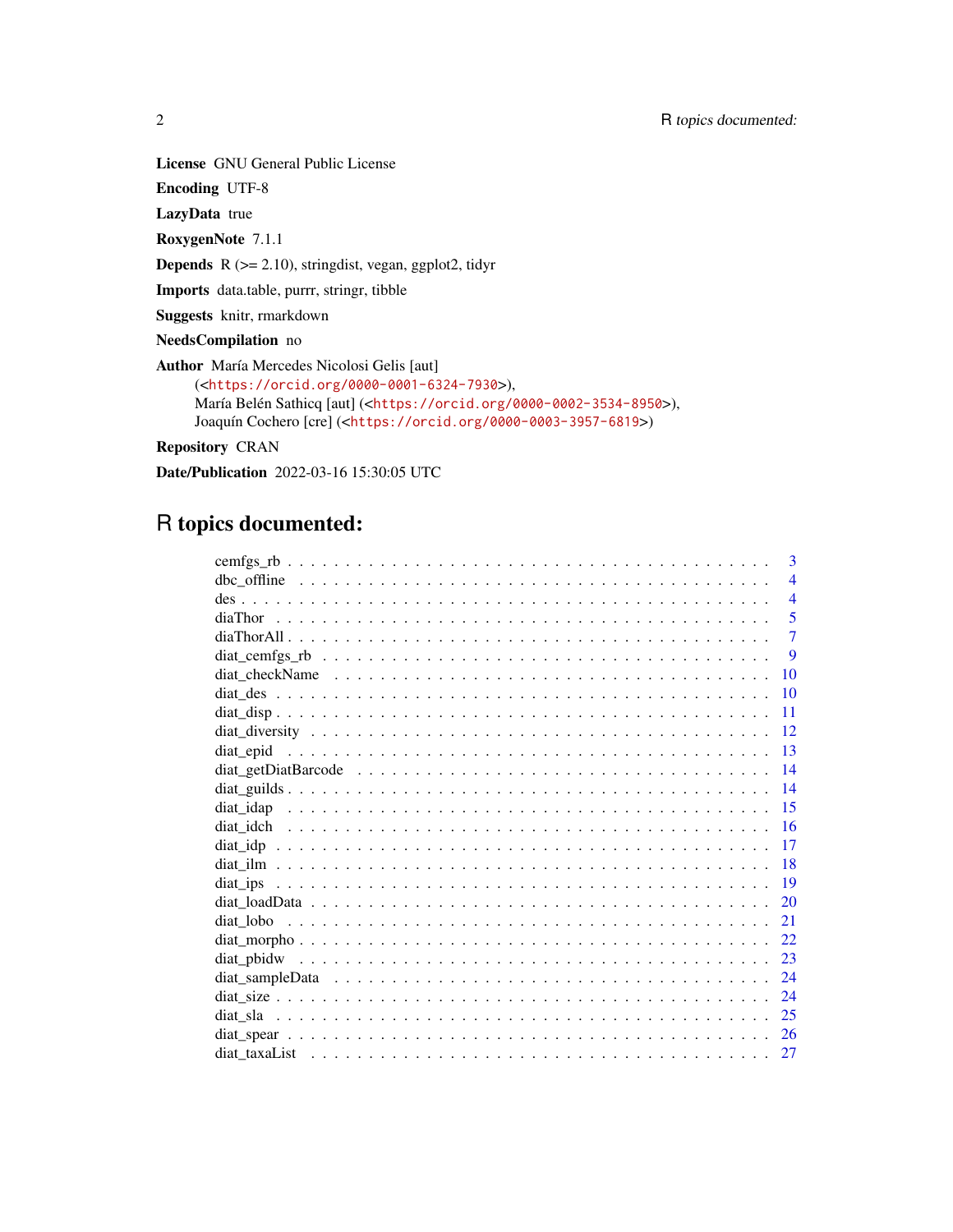# <span id="page-2-0"></span>cemfgs\_rb 3

# **Index** [36](#page-35-0)

cemfgs\_rb *CEMFGS\_RB*

# Description

Index values for diatom species combining their ecological guilds with their size classes

# Usage

data(cemfgs\_rb)

# Format

A data frame with the ecological values for 495 species

# Source

<https://www.sciencedirect.com/science/article/abs/pii/S1470160X1730420X>

# References

B-Béres, V., Török, P., Kókai, Z., Lukács, Á., Enikő, T., Tóthmérész, B., & Bácsi, I. (2017). Ecological background of diatom functional groups: Comparability of classification systems. Ecological Indicators, 82, 183-188.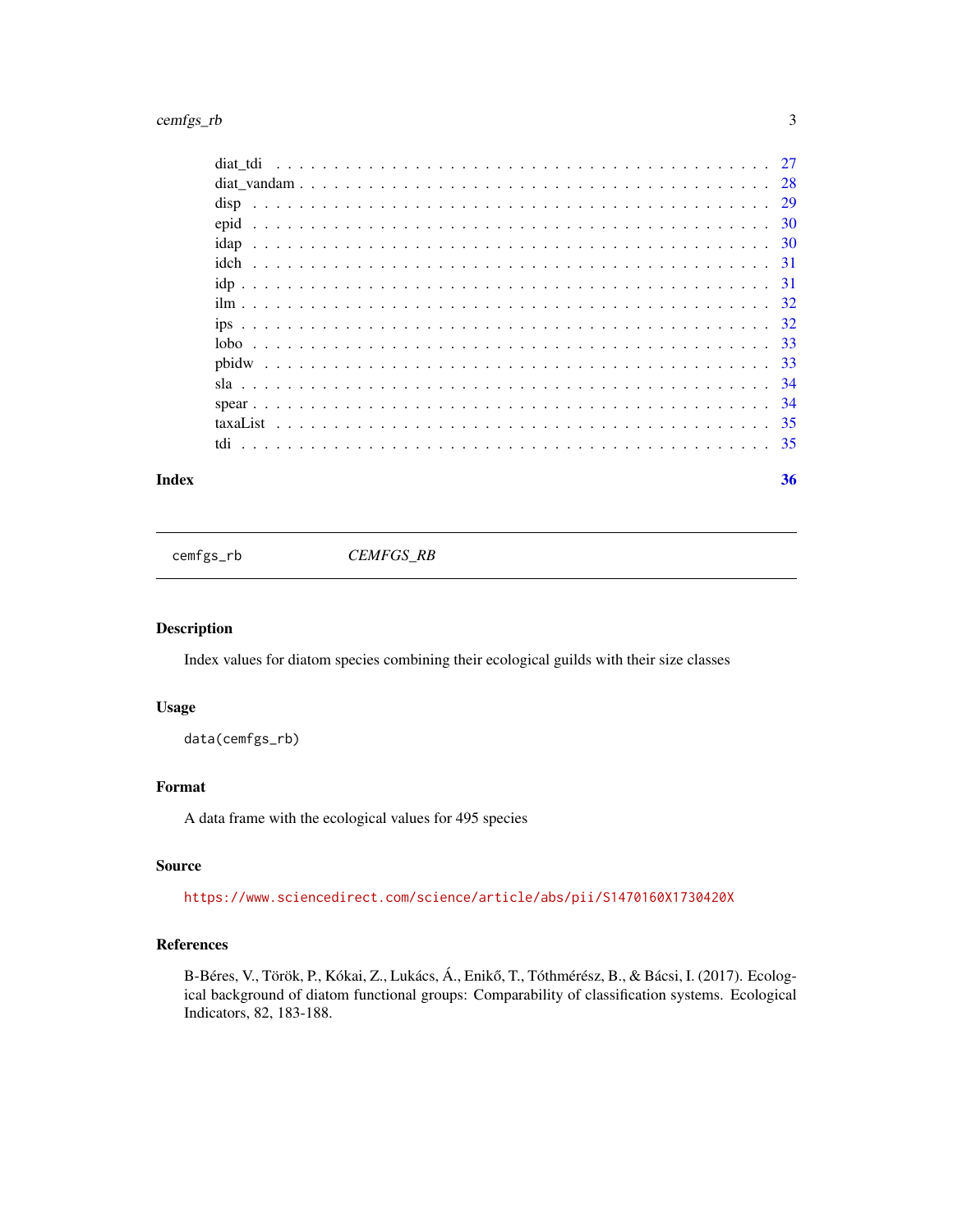<span id="page-3-0"></span>dbc\_offline *DBC (offline)*

# Description

Diatom database from the 'Diat.Barcode' project V9.0

# Usage

data(dbc\_offline)

# Format

A data frame with ecological and morphological information for 8066 diatoms

# Source

<https://www.kmae-journal.org/articles/kmae/abs/2012/03/kmae120025/kmae120025.html>

# References

Rimet F. & Bouchez A., 2012. Life-forms, cell-sizes and ecological guilds of diatoms in European rivers. Knowledge and management of aquatic ecosystems, 406: 1-14. DOI:10.1051/kmae/2012018

des *DES*

#### Description

Index values for diatom species included in the DES index

#### Usage

data(des)

# Format

A data frame with the ecological values for 622 species

#### Source

<https://pascal-francis.inist.fr/vibad/index.php?action=getRecordDetail&idt=PASCAL8060205402>

# References

Descy, J. P. 1979. A new approach to water qualityestimation using diatom. Beih. Nov Hedw. 64:305-323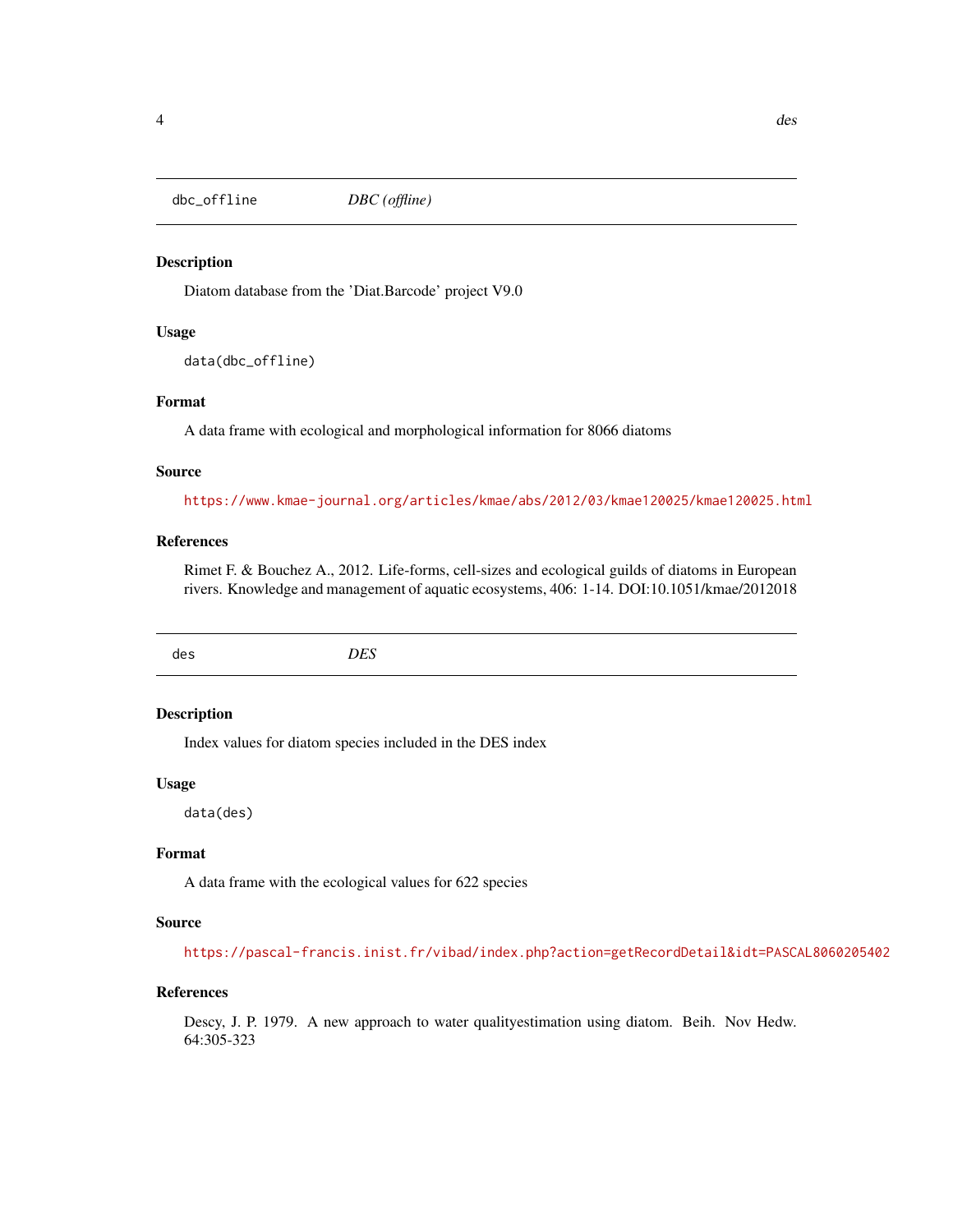<span id="page-4-0"></span>

The package calculates multiple biotic indices using diatoms from environmental samples. Diatom species are recognized by their species' name using a heuristic search, and their ecological data is retrieved from multiple sources. Morphological information about the species is retrieved from the 'Diat.Barcode' project:

• Rimet F., Gusev E., Kahlert M., Kelly M., Kulikovskiy M., Maltsev Y., Mann D., Pfannkuchen M., Trobajo R., Vasselon V., Zimmermann J., Bouchez A., 2019. Diat.barcode, an open-access curated barcode library for diatoms. Scientific Reports. https://www.nature.com/articles/s41598- 019-51500-6

Size class classification is obtained from:

• Rimet F. & Bouchez A., 2012. Life-forms, cell-sizes and ecological guilds of diatoms in European rivers. Knowledge and management of aquatic ecosystems, 406: 1-14. DOI:10.1051/kmae/2012018

Guild classification is obtained from:

• Rimet F. & Bouchez A., 2012. Life-forms, cell-sizes and ecological guilds of diatoms in European rivers. Knowledge and management of aquatic ecosystems, 406: 1-14. DOI:10.1051/kmae/2012018

The combined classification of size classes and guilds is obtained from:

• B-Béres, V., Török, P., Kókai, Z., Lukács, Á., Eniko, T., Tóthmérész, B., & Bácsi, I. (2017). ˝ Ecological background of diatom functional groups: Comparability of classification systems. Ecological Indicators, 82, 183-188.

Van Dam classification is obtained form:

• Van Dam, H., Mertens, A., & Sinkeldam, J. (1994). A coded checklist and ecological indicator values of freshwater diatoms from the Netherlands. Netherland Journal of Aquatic Ecology, 28(1), 117-133.

Diversity index (Shannons H') is calculated using the vegan package, following:

• Shannon, C. E., and Weaver, W. (1949). 'The Mathematical Theory of Communication.' (University of Illinios Press: Urbana, IL, USA.)

Species tolerance and their ecological information to calculate each biotic index is retrieved from their original sources:

- IPS: Coste, M. (1982). Étude des méthodes biologiques d'appréciation quantitative de la qualité des eaux. Rapport Cemagref QE Lyon-AF Bassin Rhône Méditerranée Corse.
- TDI: Kelly, M. G., & Whitton, B. A. (1995). The trophic diatom index: a new index for monitoring eutrophication in rivers. Journal of Applied Phycology, 7(4), 433-444.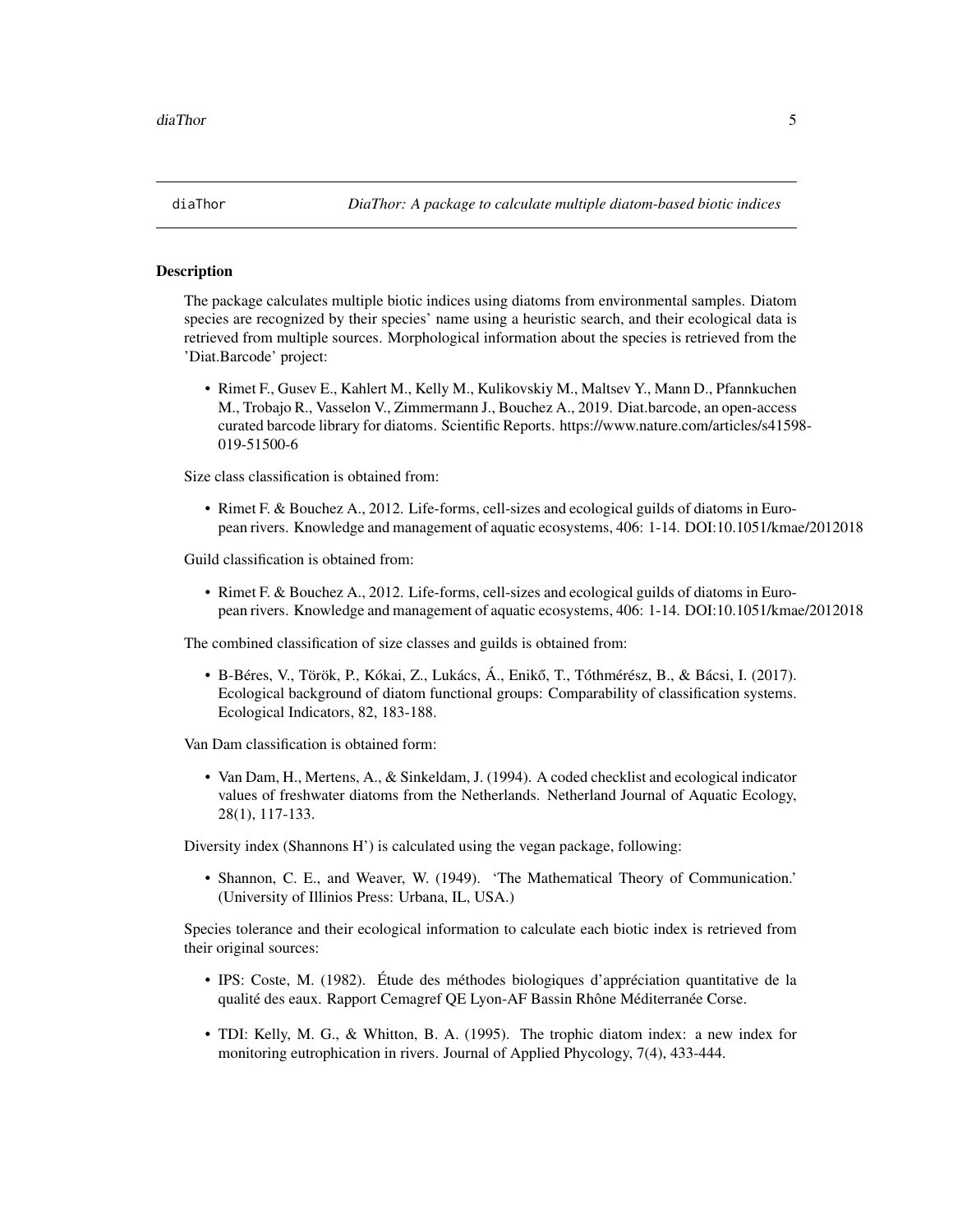- IDP: Gómez, N., & Licursi, M. (2001). The Pampean Diatom Index (IDP) for assessment of rivers and streams in Argentina. Aquatic Ecology, 35(2), 173-181.
- DES: Descy, J. P. 1979. A new approach to water quality estimation using diatom. Beih. Nov Hedw. 64:305-323
- EPID: Dell'Uomo, A. (1996). Assessment of water quality of an Apennine river as a pilot study for diatom-based monitoring of Italian watercourses. Use of algae for monitoring rivers, 65-72.
- IDAP: Prygiel, J., & Coste, M. (1993). The assessment of water quality in the Artois-Picardie water basin (France) by the use of diatom indices. Hydrobiologia, 269(1), 343-349.
- ID-CH: Hürlimann J., Niederhauser P. 2007: Méthodes d'analyse et d'appréciation des cours d'eau. Diatomées Niveau R (région). État de l'environnement n° 0740. Office fédéral de l'environnement, Berne. 132 p
- ILM: Leclercq, L., & Maquet, B. (1987). Deux nouveaux indices diatomique et de qualité chimique des eaux courantes. Comparaison avec différents indices existants. Cahier de Biology Marine, 28, 303-310.
- LOBO: Lobo, E. A., Callegaro, V. L. M., & Bender, E. P. (2002). Utilização de algas diatomáceas epilíticas como indicadoras da qualidade da água em rios e arroios da Região Hidrográfica do Guaíba, RS, Brasil. Edunisc.
- LOBO: Lobo, E. A., Bes, D., Tudesque, L., & Ector, L. (2004). Water quality assessment of the Pardinho River, RS, Brazil, using epilithic diatom assemblages and faecal coliforms as biological indicators. Vie et Milieu, 54(2-3), 115-126.
- SLA: Sládeček, V. (1986). Diatoms as indicators of organic pollution. Acta hydrochimica et hydrobiologica, 14(5), 555-566.
- SPEAR(herbicides): Wood, R. J., Mitrovic, S. M., Lim, R. P., Warne, M. S. J., Dunlop, J., & Kefford, B. J. (2019). Benthic diatoms as indicators of herbicide toxicity in rivers–A new SPEcies At Risk (SPEARherbicides) index. Ecological Indicators, 99, 203-213.
- PBIDW: Castro-Roa, D., & Pinilla-Agudelo, G. (2014). Periphytic diatom index for assessing the ecological quality of the Colombian Andean urban wetlands of Bogotá. Limnetica, 33(2), 297-312.
- DISP: Stenger-Kovács, C., Körmendi, K., Lengyel, E., Abonyi, A., Hajnal, É., Szabó, B., Buczkó, K. & Padisák, J. (2018). Expanding the trait-based concept of benthic diatoms: Development of trait-and species-based indices for conductivity as the master variable of ecological status in continental saline lakes. Ecological Indicators, 95, 63-74.

Sample data included in the package is taken from:

• Nicolosi Gelis, María Mercedes; Cochero, Joaquín; Donadelli, Jorge; Gómez, Nora. 2020. "Exploring the use of nuclear alterations, motility and ecological guilds in epipelic diatoms as biomonitoring tools for water quality improvement in urban impacted lowland streams". Ecological Indicators, 110, 105951.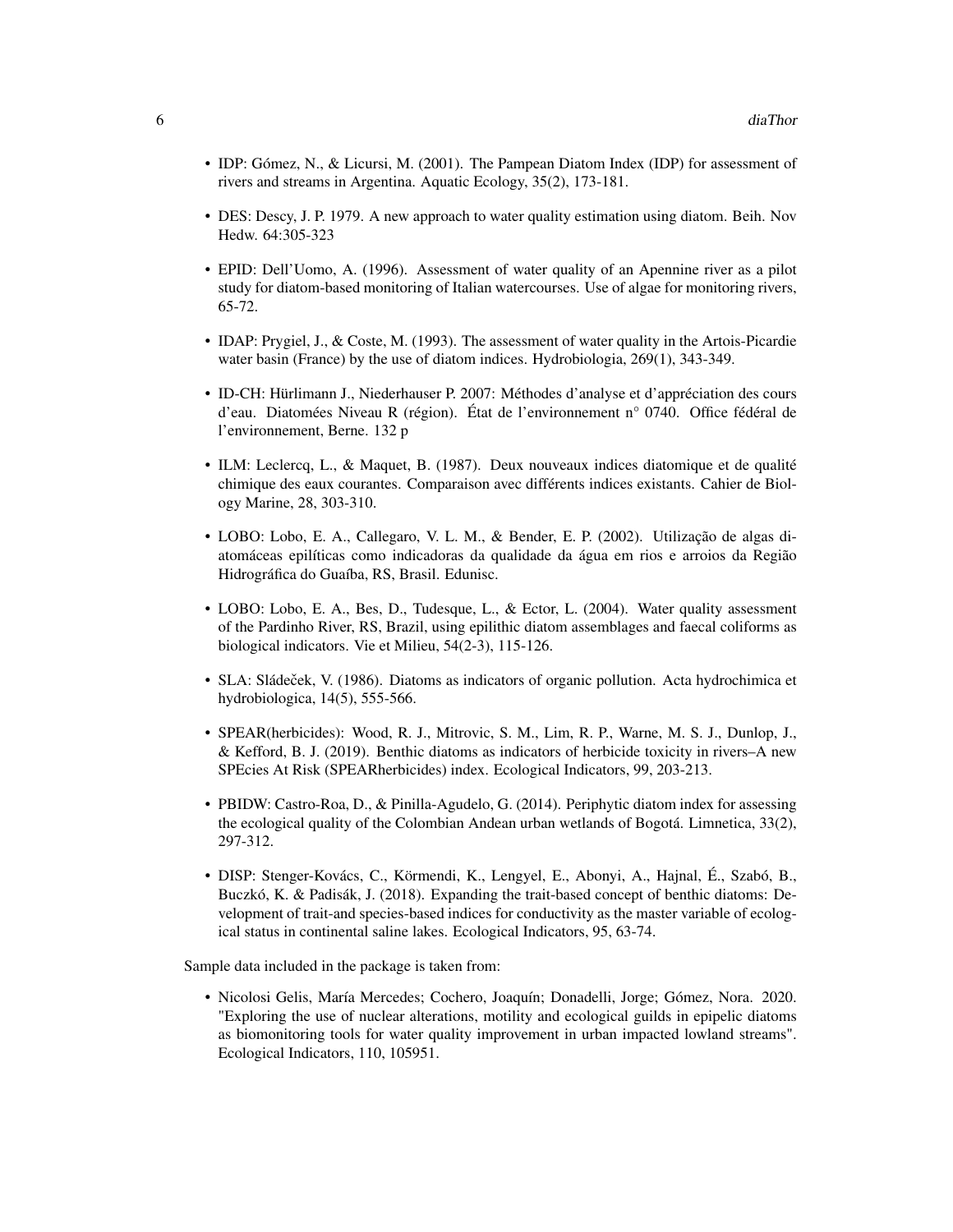# <span id="page-6-0"></span>diaThorAll 7

# Functions

diat\_loadData() diat\_morpho() diat\_size() diat\_diversity() diat\_guilds() diat\_vandam() diat\_loadData() diat\_ips() diat\_tdi() diat\_idp() diat\_des() diat\_epid() diat\_idch() diat\_ilm() diat\_lobo() diat\_sla() diat\_spear() diat\_pbidw() diat\_disp() diat\_idap() diat\_cemfgs\_rb() diat\_checkName() diat\_getDiatBarcode() diat\_taxaList()

diaThorAll *Runs all the DiaThor functions in a pipeline*

# Description

The diaThorAll function is the master function of the package. It calculates all outputs from the data, and places them in the Output folder The input file for the package is a dataframe or an external CSV file. Species should be listed as rows, with species' names in column 1 (column name should be "species") The other columns (samples) have to contain the abundance of each species (relative or absolute) in each sample. The first row of the file has to contain the headers with the sample names. Remember that a column named "species" is mandatory, containing the species' names If a dataframe is not specified as a parameter (species df), the package will show a dialog box to search for the CSV file A second dialog box will help set up an Output folder, where all outputs from the package will be exported to (dataframes, CSV files, plots in PDF) The package also downloads and installs a wrapper for the 'Diat.Barcode' project. Besides citing the DiaThor package, the Diat.Barcode project should also be cited, as follows:

• Rimet, Frederic; Gusev, Evgenuy; Kahlert, Maria; Kelly, Martyn; Kulikovskiy, Maxim; Maltsev, Yevhen; Mann, David; Pfannkuchen, Martin; Trobajo, Rosa; Vasselon, Valentin; Zimmermann, Jonas; Bouchez, Agnès. 2018. "Diat.barcode, an open-access barcode library for diatoms". Scientific Reports,9, 15116. https://doi:10.15454/TOMBYZ

Sample data in the examples is taken from:

• Nicolosi Gelis, María Mercedes; Cochero, Joaquín; Donadelli, Jorge; Gómez, Nora. 2020. "Exploring the use of nuclear alterations, motility and ecological guilds in epipelic diatoms as biomonitoring tools for water quality improvement in urban impacted lowland streams". Ecological Indicators, 110, 105951. https://doi:10.1016/j.ecolind.2019.105951

#### Usage

```
diaThorAll(
  species_df,
  isRelAb = FALSE,
  maxDistTaxa = 2,
  resultsPath,
  calculateguilds = TRUE,
  vandam = TRUE,
  vandamReports = TRUE,
  singleResult = TRUE,
  exportFormat = 3,
```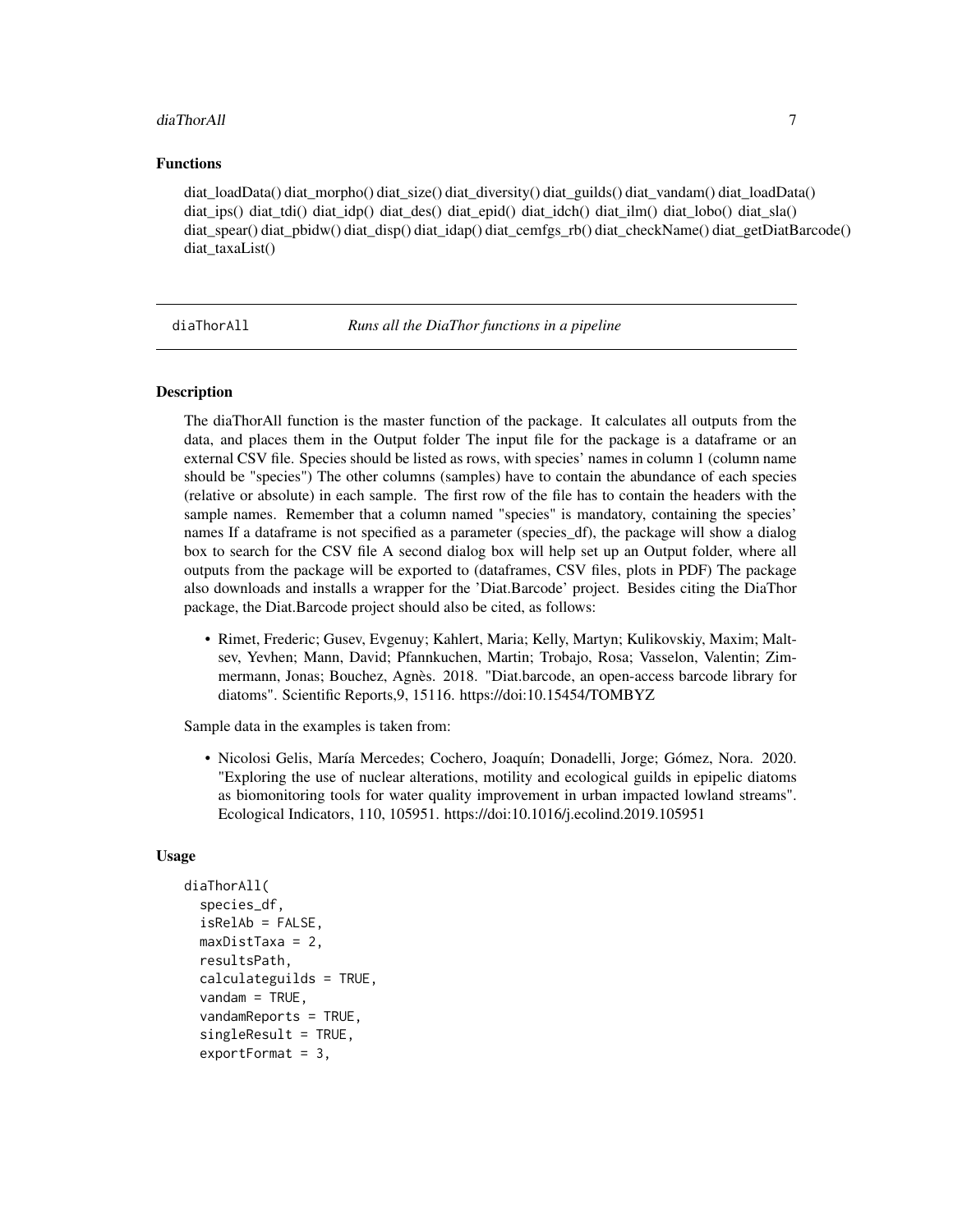```
exportName = "DiaThor_results",
  plotAll = TRUE,
  color = "#0073C2"
\mathcal{L}
```
# Arguments

| species_df      | The data frame with your species data. Species as rows, Sites as columns. If<br>empty, a dialog will prompt for a CSV file                                                                                                  |
|-----------------|-----------------------------------------------------------------------------------------------------------------------------------------------------------------------------------------------------------------------------|
| isRelAb         | Boolean. If set to 'TRUE' it means that your species' data is the relative abun-<br>dance of each species per site. If FALSE, it means that it the data corresponds<br>to absolute densities. Default = FALSE               |
| maxDistTaxa     | Integer. Number of characters that can differ in the species' names when com-<br>pared to the internal database's name in the heuristic search. Default $= 2$                                                               |
| resultsPath     | String. Path to the output folder. If none specified (default), a dialog box will<br>prompt to select it                                                                                                                    |
| calculateguilds |                                                                                                                                                                                                                             |
|                 | Boolean. If set to 'TRUE' the percentage of abundance of each diatom guild<br>will be calculated. Default = TRUE                                                                                                            |
| vandam          | Boolean. If set to 'TRUE' the Van Dam classifications will be calculated in the<br>Output. Default = TRUE                                                                                                                   |
| vandamReports   | Boolean. If set to 'TRUE' the detailed reports for the Van Dam classifications<br>will be reported in the Output. Default = TRUE                                                                                            |
| singleResult    | Boolean. If set to 'TRUE' all results will go into a single output file. If FALSE,<br>separate output files will be generated. Default = TRUE                                                                               |
| exportFormat    | Integer. If $= 1$ : only a CSV (external file) will be generated with the output<br>matrices; 2: only an internal R dataframe will be generated; 3: both a CSV and<br>an internal R data frame are generated. Default = $3$ |
| exportName      | String. Prefix for the CSV exported file. Default = "DiaThor_results"                                                                                                                                                       |
| plotAll         | Boolean. If set to 'TRUE', plots will be generated for each Output in a PDF file.<br>$Default = TRUE$                                                                                                                       |
| color           | Color code (hex). Default color for bar charts and lolipop plots. Default $=$<br>"#0073C2"                                                                                                                                  |

```
# Example using sample data included in the package (sampleData):
data("diat_sampleData")
# In the example, a temporary directory will be used in resultsPath
allResults <- diaThorAll(diat_sampleData, resultsPath = tempdir())
```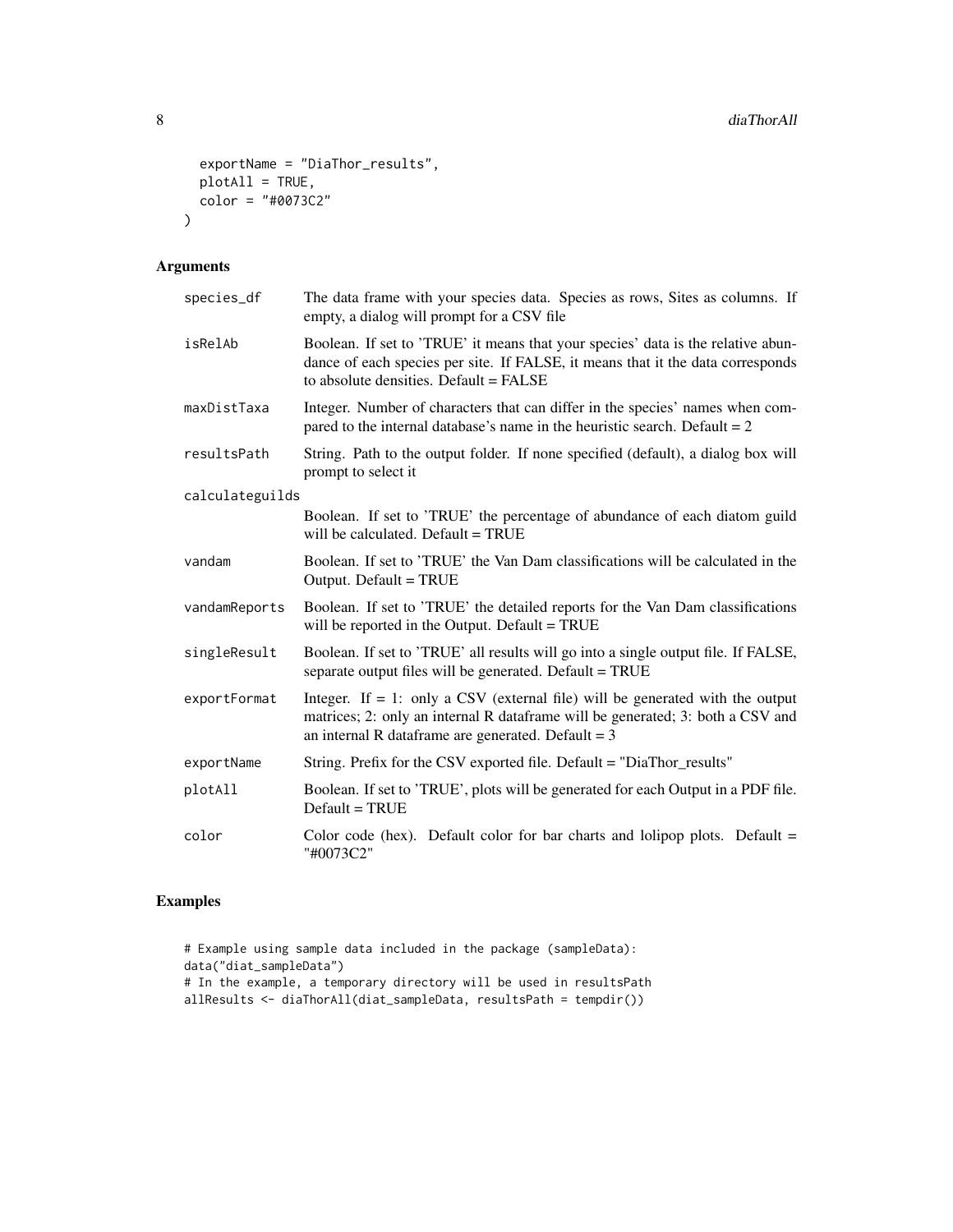<span id="page-8-0"></span>diat\_cemfgs\_rb *Calculate the combined classification of ecological guilds and size classes for diatoms*

# Description

The input for these functions is the resulting dataframe obtained from the diat\_loadData() function, to calculate the ecological guilds for the diatoms Sample data in the examples is taken from:

• Nicolosi Gelis, María Mercedes; Cochero, Joaquín; Donadelli, Jorge; Gómez, Nora. 2020. "Exploring the use of nuclear alterations, motility and ecological guilds in epipelic diatoms as biomonitoring tools for water quality improvement in urban impacted lowland streams". Ecological Indicators, 110, 105951. https://doi:10.1016/j.ecolind.2019.105951

Classification is obtained from:

• B-Béres, V., Török, P., Kókai, Z., Lukács, Á., Eniko, T., Tóthmérész, B., & Bácsi, I. (2017). ˝ Ecological background of diatom functional groups: Comparability of classification systems. Ecological Indicators, 82, 183-188.

#### Usage

diat\_cemfgs\_rb(resultLoad)

# Arguments

resultLoad The resulting list obtained from the diat\_loadData() function

```
# Example using sample data included in the package (sampleData):
data("diat_sampleData")
# First, the diat_loadData() function has to be called to read the data
# The data will be stored into a list (loadedData)
# And an output folder will be selected through a dialog box if resultsPath is empty
# In the example, a temporary directory will be used in resultsPath
df <- diat_loadData(diat_sampleData, resultsPath = tempdir())
guildsResults <- diat_cemfgs_rb(df)
```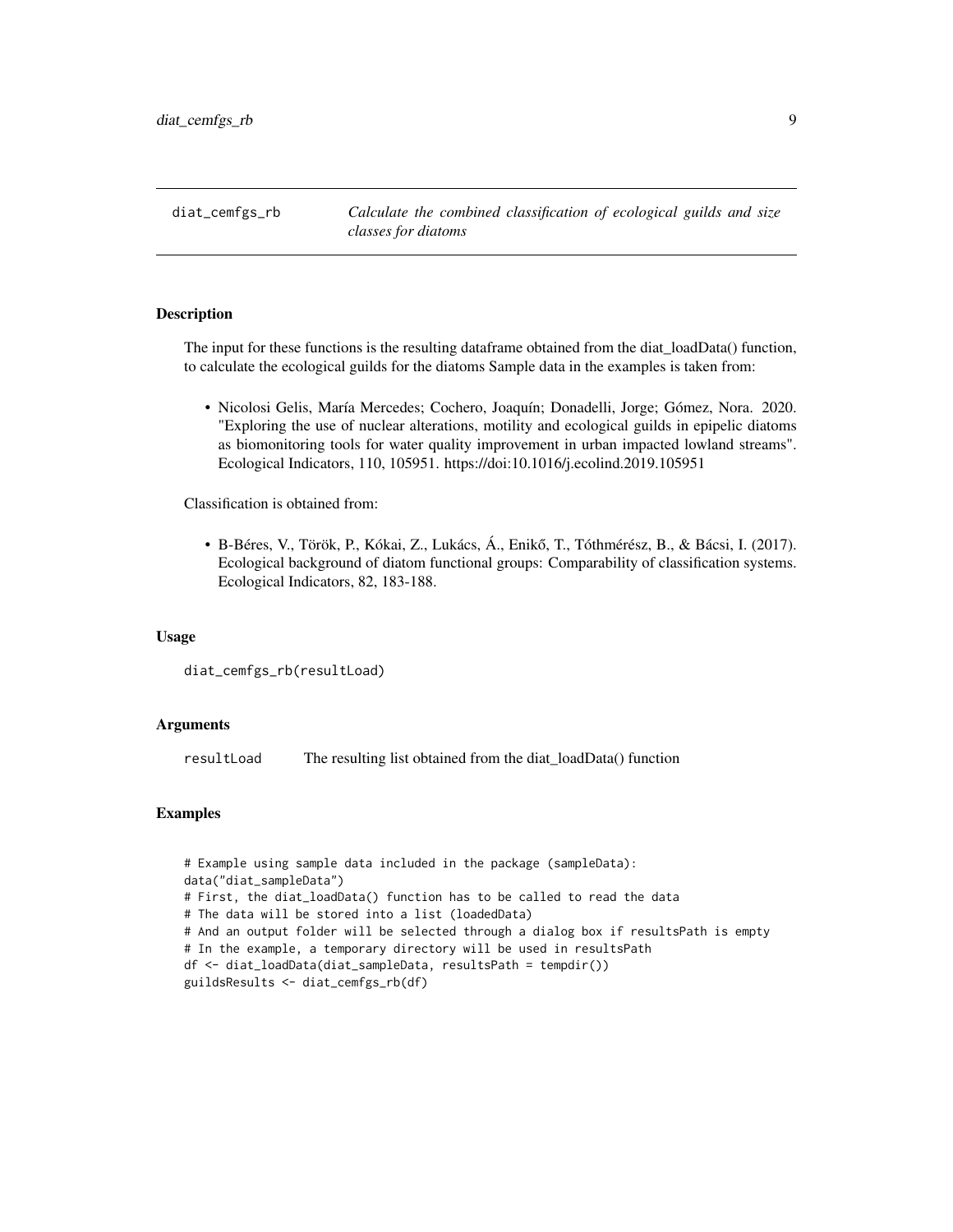<span id="page-9-0"></span>

Searches all the taxa database for the input name, returns a list with the results

# Usage

diat\_checkName(taxaname, byword = F)

# Arguments

| taxaname | the name of the taxa (genus, species, variety) to be checked against the internal<br>DB                                                   |
|----------|-------------------------------------------------------------------------------------------------------------------------------------------|
| byword   | if byword $=$ $F$ (default), the input string will be searched without splitting words.<br>If True, each word will be searched separately |
| diat_des | Calculates the Descy Index (DES)                                                                                                          |

# **Description**

The input for all of these functions is the resulting dataframe (resultLoad) obtained from the diat\_loadData() function A CSV or dataframe cannot be used directly with these functions, they have to be loaded first with the diat\_loadData() function so the acronyms and species' names are recognized References for the index:

• Descy, J. P. 1979. A new approach to water qualityestimation using diatom. Beih. Nov Hedw. 64:305-323

Sample data in the examples is taken from:

• Nicolosi Gelis, María Mercedes; Cochero, Joaquín; Donadelli, Jorge; Gómez, Nora. 2020. "Exploring the use of nuclear alterations, motility and ecological guilds in epipelic diatoms as biomonitoring tools for water quality improvement in urban impacted lowland streams". Ecological Indicators, 110, 105951. https://doi:10.1016/j.ecolind.2019.105951

#### Usage

```
diat_des(resultLoad, maxDistTaxa = 2)
```
# Arguments

| resultLoad  | The resulting list obtained from the diat loadData() function                 |
|-------------|-------------------------------------------------------------------------------|
| maxDistTaxa | Integer. Number of characters that can differ in the species' names when com- |
|             | pared to the internal database's name in the heuristic search. Default $= 2$  |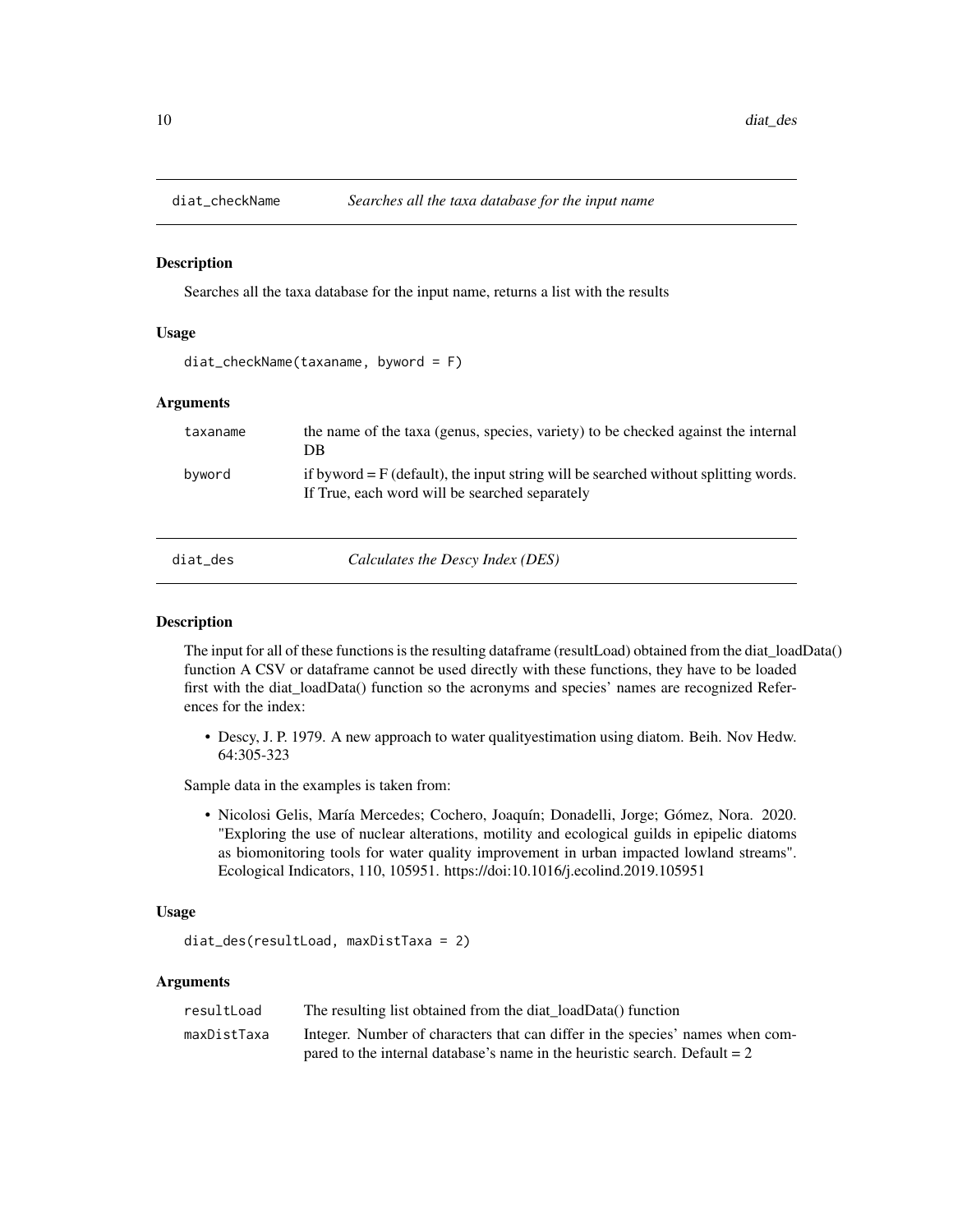#### <span id="page-10-0"></span>diat\_disp 11

# Examples

```
# Example using sample data included in the package (sampleData):
data("diat_sampleData")
# First, the diat_loadData() function has to be called to read the data
# The data will be stored into a list (loadedData)
# And an output folder will be selected through a dialog box if resultsPath is empty
# In the example, a temporary directory will be used in resultsPath
df <- diat_loadData(diat_sampleData, resultsPath = tempdir())
desResults <- diat_des(df)
```
diat\_disp *Calculates the Diatom Index for Soda Pans (DISP)*

# Description

The input for all of these functions is the resulting dataframe (resultLoad) obtained from the diat\_loadData() function A CSV or dataframe cannot be used directly with these functions, they have to be loaded first with the diat\_loadData() function so the acronyms and species' names are recognized References for the index:

• Stenger-Kovács, C., Körmendi, K., Lengyel, E., Abonyi, A., Hajnal, É., Szabó, B., Buczkó, K. & Padisák, J. (2018). Expanding the trait-based concept of benthic diatoms: Development of trait-and species-based indices for conductivity as the master variable of ecological status in continental saline lakes. Ecological Indicators, 95, 63-74.

Sample data in the examples is taken from:

• Nicolosi Gelis, María Mercedes; Cochero, Joaquín; Donadelli, Jorge; Gómez, Nora. 2020. "Exploring the use of nuclear alterations, motility and ecological guilds in epipelic diatoms as biomonitoring tools for water quality improvement in urban impacted lowland streams". Ecological Indicators, 110, 105951. https://doi:10.1016/j.ecolind.2019.105951

#### Usage

diat\_disp(resultLoad, maxDistTaxa = 2)

# Arguments

| resultLoad  | The resulting list obtained from the diat_loadData() function                 |
|-------------|-------------------------------------------------------------------------------|
| maxDistTaxa | Integer. Number of characters that can differ in the species' names when com- |
|             | pared to the internal database's name in the heuristic search. Default $= 2$  |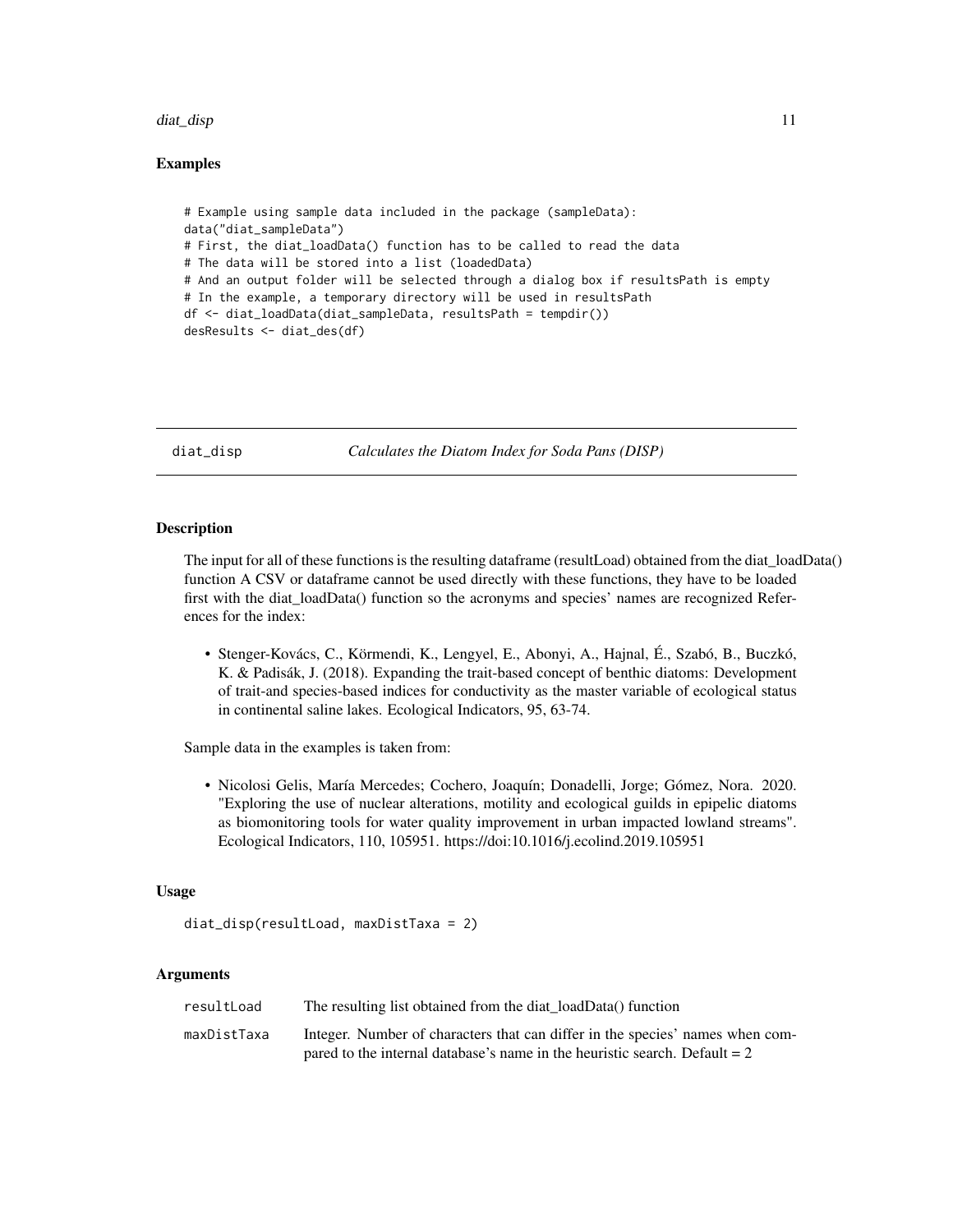# <span id="page-11-0"></span>Examples

```
# Example using sample data included in the package (sampleData):
data("diat_sampleData")
# First, the diat_loadData() function has to be called to read the data
# The data will be stored into a list (loadedData)
# And an output folder will be selected through a dialog box if resultsPath is empty
# In the example, a temporary directory will be used in resultsPath
df <- diat_loadData(diat_sampleData, resultsPath = tempdir())
dispResults <- diat_disp(df)
```
diat\_diversity *Calculate diversity parameters for diatoms using the vegan package*

# Description

The input for these functions is the resulting dataframe obtained from the diat\_loadData() function, to calculate diversity data using the vegan package Sample data in the examples is taken from:

• Nicolosi Gelis, María Mercedes; Cochero, Joaquín; Donadelli, Jorge; Gómez, Nora. 2020. "Exploring the use of nuclear alterations, motility and ecological guilds in epipelic diatoms as biomonitoring tools for water quality improvement in urban impacted lowland streams". Ecological Indicators, 110, 105951. https://doi:10.1016/j.ecolind.2019.105951

Diversity index (Shannons H') is calculated using the vegan package, following:

• Shannon, C. E., and Weaver, W. (1949). 'The Mathematical Theory of Communication.' (University of Illinios Press: Urbana, IL, USA.)

#### Usage

```
diat_diversity(resultLoad)
```
# Arguments

resultLoad The resulting list obtained from the diat\_loadData() function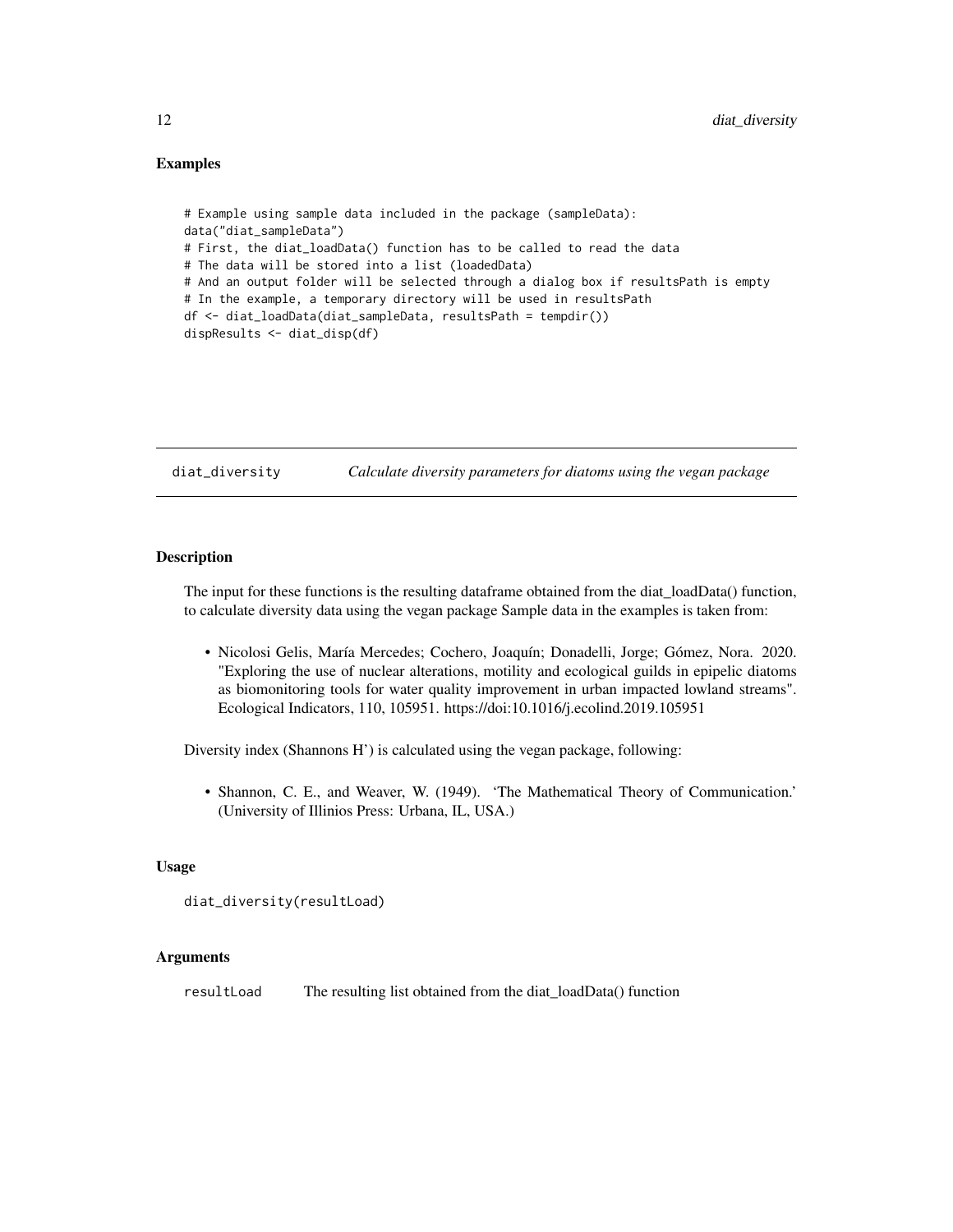<span id="page-12-0"></span>The input for all of these functions is the resulting dataframe (resultLoad) obtained from the diat\_loadData() function A CSV or dataframe cannot be used directly with these functions, they have to be loaded first with the diat\_loadData() function so the acronyms and species' names are recognized References for the index:

• Dell'Uomo, A. (1996). Assessment of water quality of an Apennine river as a pilot study for diatom-based monitoring of Italian watercourses. Use of algae for monitoring rivers, 65-72.

Sample data in the examples is taken from:

• Nicolosi Gelis, María Mercedes; Cochero, Joaquín; Donadelli, Jorge; Gómez, Nora. 2020. "Exploring the use of nuclear alterations, motility and ecological guilds in epipelic diatoms as biomonitoring tools for water quality improvement in urban impacted lowland streams". Ecological Indicators, 110, 105951. <https://doi:10.1016/j.ecolind.2019.105951>

# Usage

diat\_epid(resultLoad, maxDistTaxa = 2)

# **Arguments**

| resultLoad  | The resulting list obtained from the diat loadData() function                 |
|-------------|-------------------------------------------------------------------------------|
| maxDistTaxa | Integer. Number of characters that can differ in the species' names when com- |
|             | pared to the internal database's name in the heuristic search. Default $= 2$  |

```
# Example using sample data included in the package (sampleData):
data("diat_sampleData")
# First, the diat_loadData() function has to be called to read the data
# The data will be stored into a list (loadedData)
# And an output folder will be selected through a dialog box if resultsPath is empty
# In the example, a temporary directory will be used in resultsPath
df <- diat_loadData(diat_sampleData, resultsPath = tempdir())
epidResults <- diat_epid(df)
```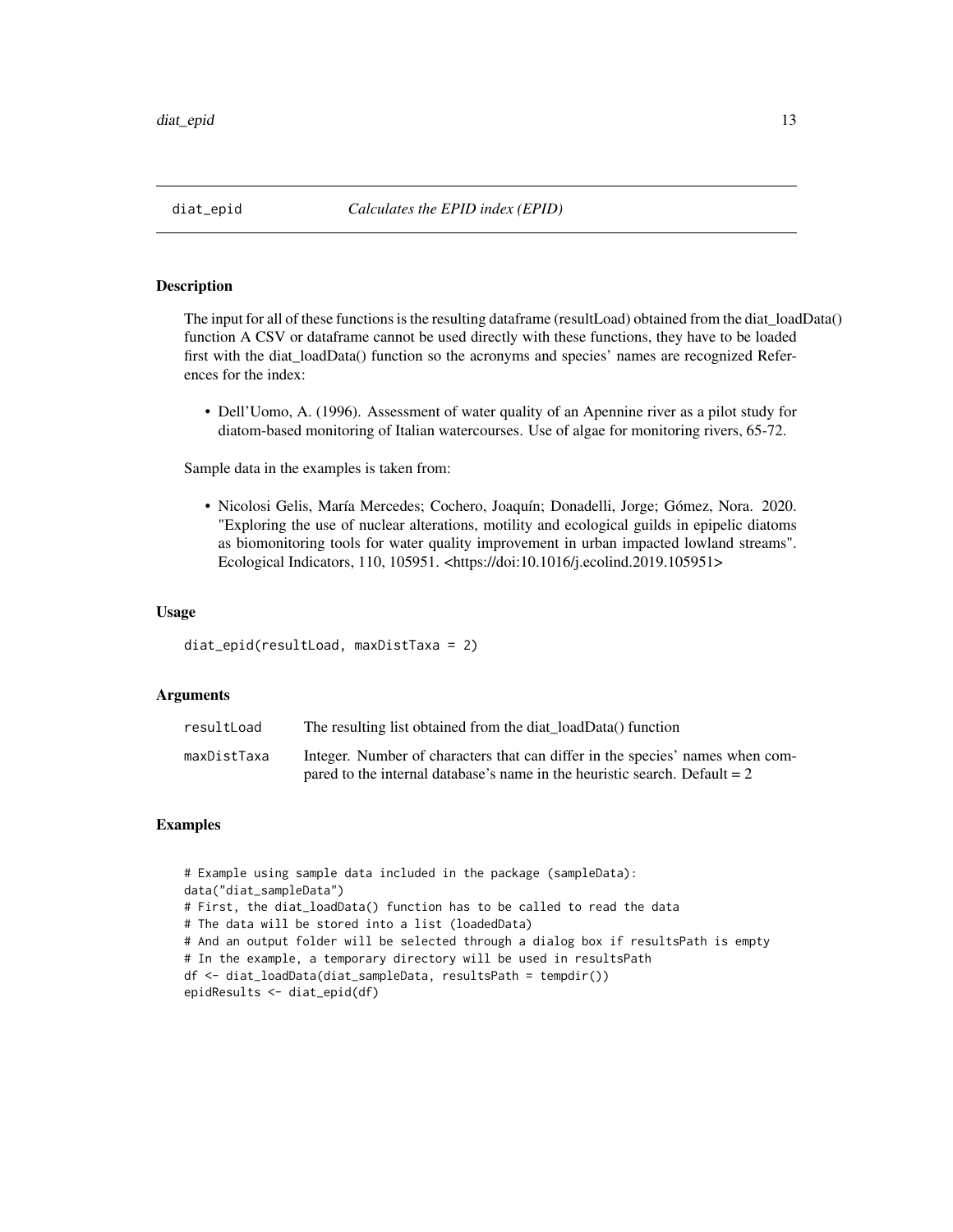<span id="page-13-0"></span>diat\_getDiatBarcode *Loads the 'Diat.Barcode' database into DiaThor in the correct format*

#### Description

The package downloads and installs a wrapper for the 'Diat.Barcode' project. Besides citing the DiaThor package, the Diat.Barcode project should also be cited, as follows:

• Rimet F., Gusev E., Kahlert M., Kelly M., Kulikovskiy M., Maltsev Y., Mann D., Pfannkuchen M., Trobajo R., Vasselon V., Zimmermann J., Bouchez A., 2019. Diat.barcode, an open-access curated barcode library for diatoms. Scientific Reports. https://www.nature.com/articles/s41598- 019-51500-6

# Usage

```
diat_getDiatBarcode()
```
diat\_guilds *Calculate ecological guilds for diatoms*

# Description

The input for these functions is the resulting dataframe obtained from the diat  $loadData()$  function, to calculate the ecological guilds for the diatoms Sample data in the examples is taken from:

• Nicolosi Gelis, María Mercedes; Cochero, Joaquín; Donadelli, Jorge; Gómez, Nora. 2020. "Exploring the use of nuclear alterations, motility and ecological guilds in epipelic diatoms as biomonitoring tools for water quality improvement in urban impacted lowland streams". Ecological Indicators, 110, 105951. https://doi:10.1016/j.ecolind.2019.105951

Guild classification is obtained from:

• Rimet F. & Bouchez A., 2012. Life-forms, cell-sizes and ecological guilds of diatoms in European rivers. Knowledge and management of aquatic ecosystems, 406: 1-14. DOI:10.1051/kmae/2012018

#### Usage

```
diat_guilds(resultLoad)
```
# Arguments

resultLoad The resulting list obtained from the diat\_loadData() function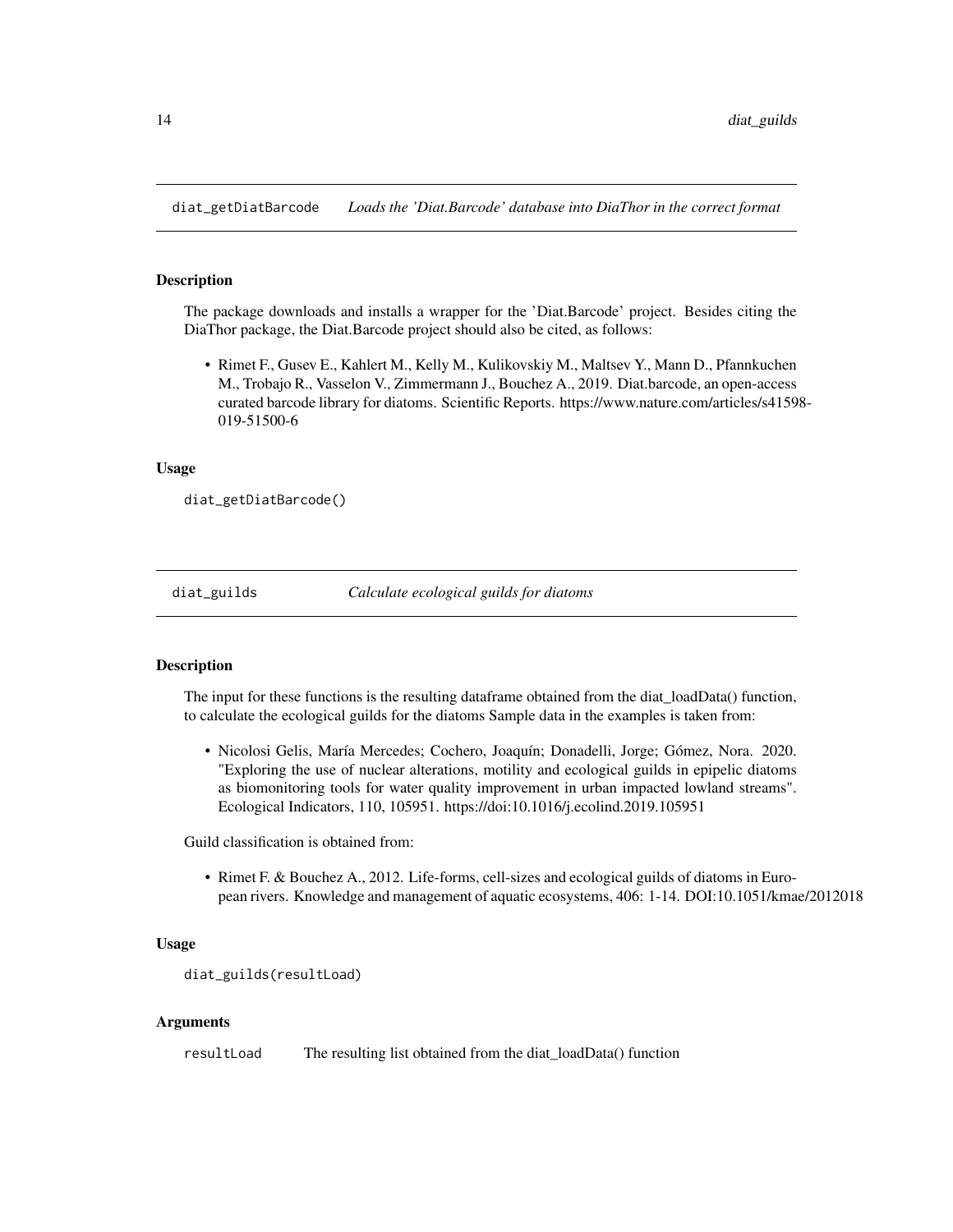#### <span id="page-14-0"></span>diat\_idap to the control of the control of the control of the control of the control of the control of the control of the control of the control of the control of the control of the control of the control of the control of

# Examples

```
# Example using sample data included in the package (sampleData):
data("diat_sampleData")
# First, the diat_loadData() function has to be called to read the data
# The data will be stored into a list (loadedData)
# And an output folder will be selected through a dialog box if resultsPath is empty
# In the example, a temporary directory will be used in resultsPath
df <- diat_loadData(diat_sampleData, resultsPath = tempdir())
guildsResults <- diat_guilds(df)
```
diat\_idap *Calculates the Indice Diatomique Artois-Picardie (IDAP)*

#### Description

The input for all of these functions is the resulting dataframe (resultLoad) obtained from the diat loadData() function A CSV or dataframe cannot be used directly with these functions, they have to be loaded first with the diat\_loadData() function so the acronyms and species' names are recognized References for the index:

• Prygiel, J., & Coste, M. (1993). The assessment of water quality in the Artois-Picardie water basin (France) by the use of diatom indices. Hydrobiologia, 269(1), 343-349.

Sample data in the examples is taken from:

• Nicolosi Gelis, María Mercedes; Cochero, Joaquín; Donadelli, Jorge; Gómez, Nora. 2020. "Exploring the use of nuclear alterations, motility and ecological guilds in epipelic diatoms as biomonitoring tools for water quality improvement in urban impacted lowland streams". Ecological Indicators, 110, 105951. https://doi:10.1016/j.ecolind.2019.105951

#### Usage

diat\_idap(resultLoad, maxDistTaxa = 2)

# Arguments

| resultLoad  | The resulting list obtained from the diat_loadData() function                 |
|-------------|-------------------------------------------------------------------------------|
| maxDistTaxa | Integer. Number of characters that can differ in the species' names when com- |
|             | pared to the internal database's name in the heuristic search. Default $= 2$  |

```
# Example using sample data included in the package (sampleData):
data("diat_sampleData")
# First, the diat_loadData() function has to be called to read the data
# The data will be stored into a list (loadedData)
```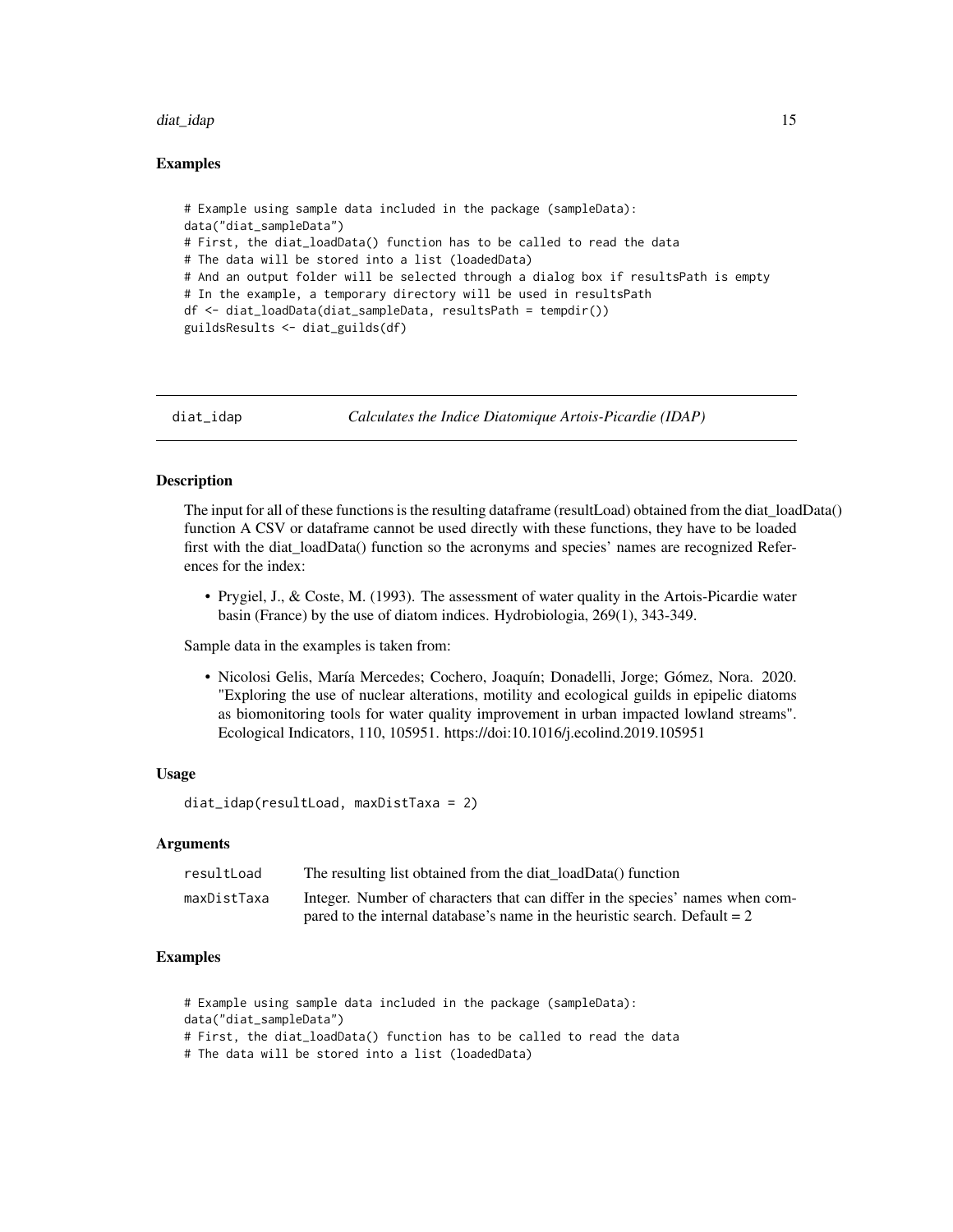```
# And an output folder will be selected through a dialog box if resultsPath is empty
# In the example, a temporary directory will be used in resultsPath
df <- diat_loadData(diat_sampleData, resultsPath = tempdir())
idapResults <- diat_idap(df)
```
#### diat\_idch *Calculates the Swiss Diatom Index (IDCH)*

#### Description

The input for all of these functions is the resulting dataframe (resultLoad) obtained from the diat\_loadData() function A CSV or dataframe cannot be used directly with these functions, they have to be loaded first with the diat\_loadData() function so the acronyms and species' names are recognized References for the index:

• Hürlimann J., Niederhauser P. 2007: Méthodes d'analyse et d'appréciation des cours d'eau. Diatomées Niveau R (région). État de l'environnement n° 0740. Office fédéral de l'environnement, Berne. 132 p

Sample data in the examples is taken from:

• Nicolosi Gelis, María Mercedes; Cochero, Joaquín; Donadelli, Jorge; Gómez, Nora. 2020. "Exploring the use of nuclear alterations, motility and ecological guilds in epipelic diatoms as biomonitoring tools for water quality improvement in urban impacted lowland streams". Ecological Indicators, 110, 105951. https://doi:10.1016/j.ecolind.2019.105951

# Usage

```
diat_idch(resultLoad, maxDistTaxa = 2)
```
# Arguments

| resultLoad  | The resulting list obtained from the diat loadData() function                 |
|-------------|-------------------------------------------------------------------------------|
| maxDistTaxa | Integer. Number of characters that can differ in the species' names when com- |
|             | pared to the internal database's name in the heuristic search. Default $= 2$  |

```
# Example using sample data included in the package (sampleData):
data("diat_sampleData")
# First, the diat_loadData() function has to be called to read the data
# The data will be stored into a list (loadedData)
# And an output folder will be selected through a dialog box if resultsPath is empty
# In the example, a temporary directory will be used in resultsPath
df <- diat_loadData(diat_sampleData, resultsPath = tempdir())
idchResults <- diat_idch(df)
```
<span id="page-15-0"></span>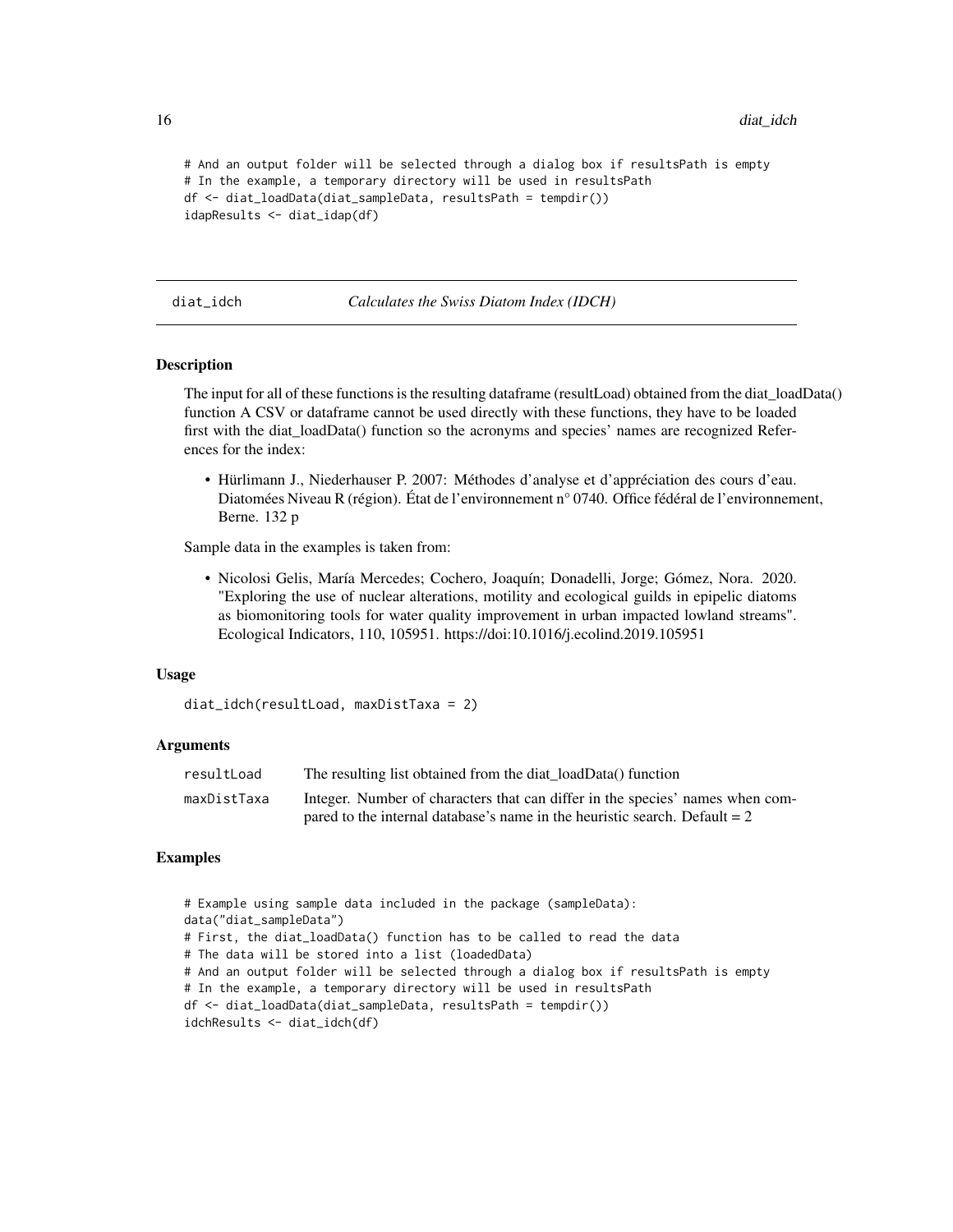<span id="page-16-0"></span>The input for all of these functions is the resulting dataframe (resultLoad) obtained from the diat loadData() function A CSV or dataframe cannot be used directly with these functions, they have to be loaded first with the diat\_loadData() function so the acronyms and species' names are recognized References for the index:

• Gómez, N., & Licursi, M. (2001). The Pampean Diatom Index (IDP) for assessment of rivers and streams in Argentina. Aquatic Ecology, 35(2), 173-181.

Sample data in the examples is taken from:

• Nicolosi Gelis, María Mercedes; Cochero, Joaquín; Donadelli, Jorge; Gómez, Nora. 2020. "Exploring the use of nuclear alterations, motility and ecological guilds in epipelic diatoms as biomonitoring tools for water quality improvement in urban impacted lowland streams". Ecological Indicators, 110, 105951. https://doi:10.1016/j.ecolind.2019.105951

# Usage

diat\_idp(resultLoad, maxDistTaxa = 2)

# **Arguments**

| resultLoad  | The resulting list obtained from the diat loadData() function                 |
|-------------|-------------------------------------------------------------------------------|
| maxDistTaxa | Integer. Number of characters that can differ in the species' names when com- |
|             | pared to the internal database's name in the heuristic search. Default $= 2$  |

```
# Example using sample data included in the package (sampleData):
data("diat_sampleData")
# First, the diat_loadData() function has to be called to read the data
# The data will be stored into a list (loadedData)
# And an output folder will be selected through a dialog box if resultsPath is empty
# In the example, a temporary directory will be used in resultsPath
df <- diat_loadData(diat_sampleData, resultsPath = tempdir())
idpResults <- diat_idp(df)
```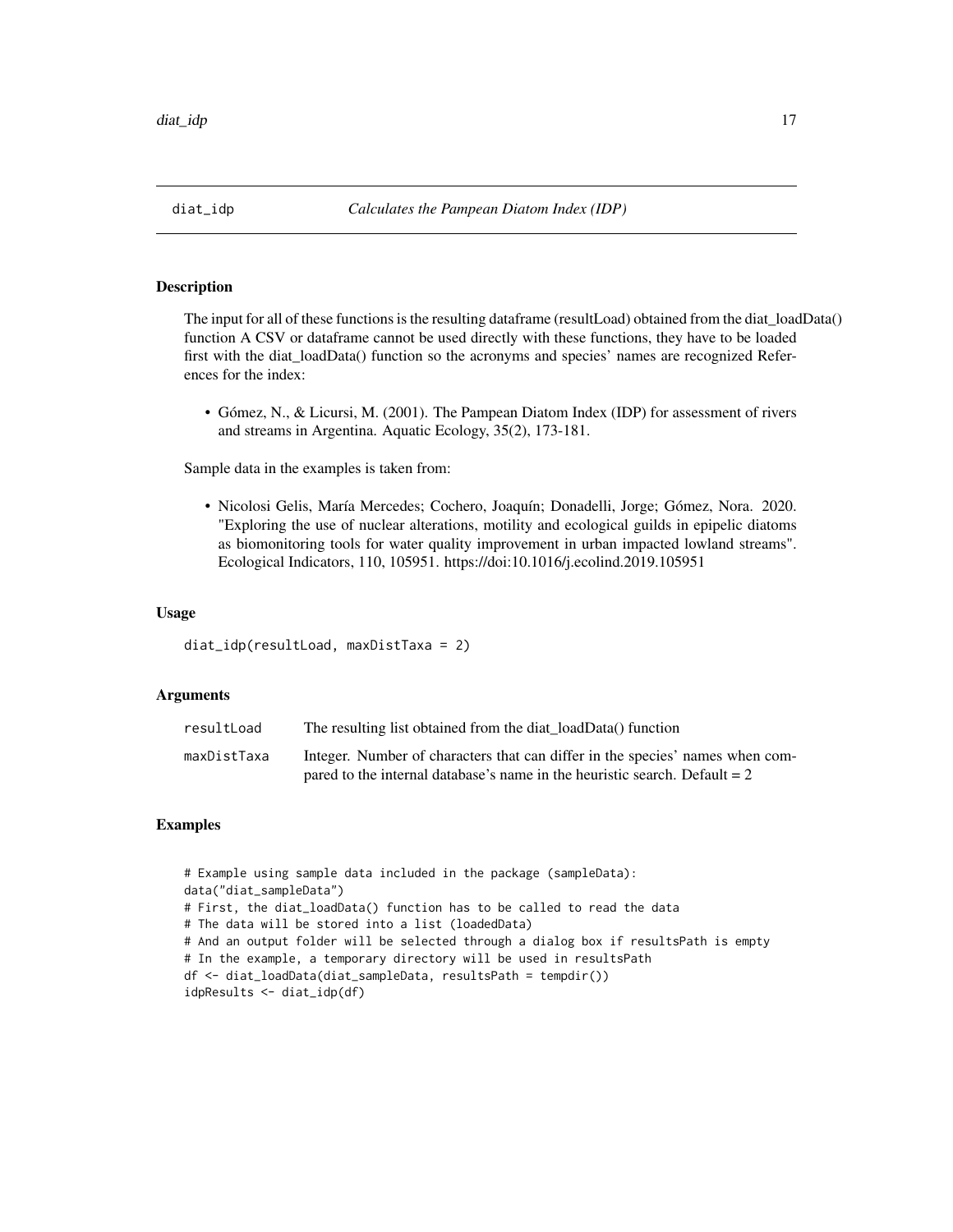<span id="page-17-0"></span>

The input for all of these functions is the resulting dataframe (resultLoad) obtained from the diat\_loadData() function A CSV or dataframe cannot be used directly with these functions, they have to be loaded first with the diat\_loadData() function so the acronyms and species' names are recognized References for the index:

• Leclercq, L., & Maquet, B. (1987). Deux nouveaux indices diatomique et de qualité chimique des eaux courantes. Comparaison avec différents indices existants. Cahier de Biology Marine, 28, 303-310.

Sample data in the examples is taken from:

• Nicolosi Gelis, María Mercedes; Cochero, Joaquín; Donadelli, Jorge; Gómez, Nora. 2020. "Exploring the use of nuclear alterations, motility and ecological guilds in epipelic diatoms as biomonitoring tools for water quality improvement in urban impacted lowland streams". Ecological Indicators, 110, 105951. https://doi:10.1016/j.ecolind.2019.105951

# Usage

```
diat_ilm(resultLoad, maxDistTaxa = 2)
```
# Arguments

| resultLoad  | The resulting list obtained from the diat loadData() function                 |
|-------------|-------------------------------------------------------------------------------|
| maxDistTaxa | Integer. Number of characters that can differ in the species' names when com- |
|             | pared to the internal database's name in the heuristic search. Default $= 2$  |

```
# Example using sample data included in the package (sampleData):
data("diat_sampleData")
# First, the diat_loadData() function has to be called to read the data
# The data will be stored into a list (loadedData)
# And an output folder will be selected through a dialog box if resultsPath is empty
# In the example, a temporary directory will be used in resultsPath
df <- diat_loadData(diat_sampleData, resultsPath = tempdir())
ilmResults <- diat_ilm(df)
```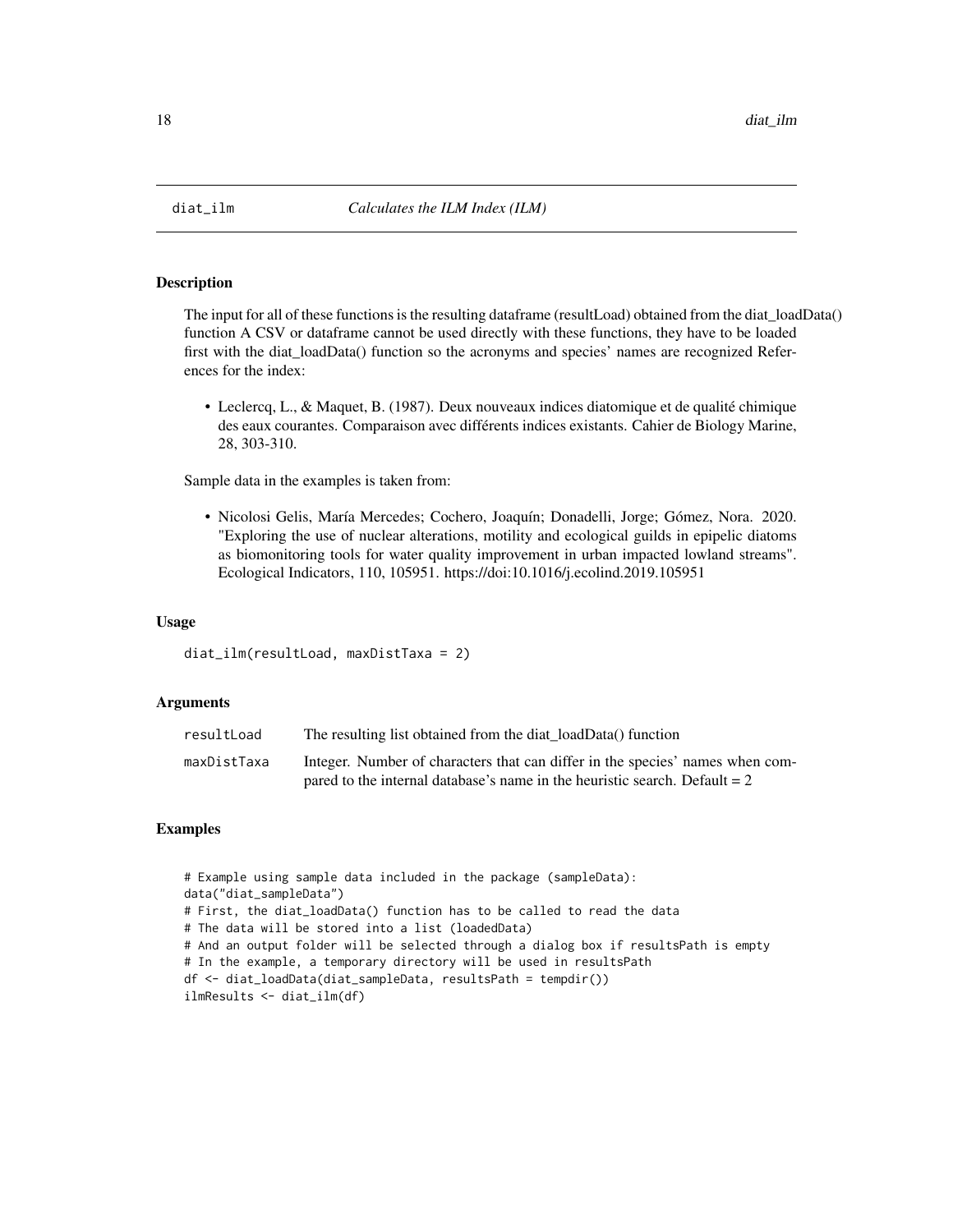<span id="page-18-0"></span>The input for all of these functions is the resulting dataframe (resultLoad) obtained from the diat loadData() function A CSV or dataframe cannot be used directly with these functions, they have to be loaded first with the diat\_loadData() function so the acronyms and species' names are recognized References for the index:

• Coste, M. (1982). Étude des méthodes biologiques d'appréciation quantitative de la qualité des eaux. Rapport Cemagref QE Lyon-AF Bassin Rhône Méditerranée Corse.

Sample data in the examples is taken from:

• Nicolosi Gelis, María Mercedes; Cochero, Joaquín; Donadelli, Jorge; Gómez, Nora. 2020. "Exploring the use of nuclear alterations, motility and ecological guilds in epipelic diatoms as biomonitoring tools for water quality improvement in urban impacted lowland streams". Ecological Indicators, 110, 105951. https://doi:10.1016/j.ecolind.2019.105951

# Usage

```
diat_ips(resultLoad, maxDistTaxa = 2)
```
# **Arguments**

| resultLoad  | The resulting list obtained from the diat loadData() function                 |
|-------------|-------------------------------------------------------------------------------|
| maxDistTaxa | Integer. Number of characters that can differ in the species' names when com- |
|             | pared to the internal database's name in the heuristic search. Default $= 2$  |

```
# Example using sample data included in the package (sampleData):
data("diat_sampleData")
# First, the diat_loadData() function has to be called to read the data
# The data will be stored into a list (loadedData)
# And an output folder will be selected through a dialog box if resultsPath is empty
# In the example, a temporary directory will be used in resultsPath
df <- diat_loadData(diat_sampleData, resultsPath = tempdir())
ipsResults <- diat_ips(df)
```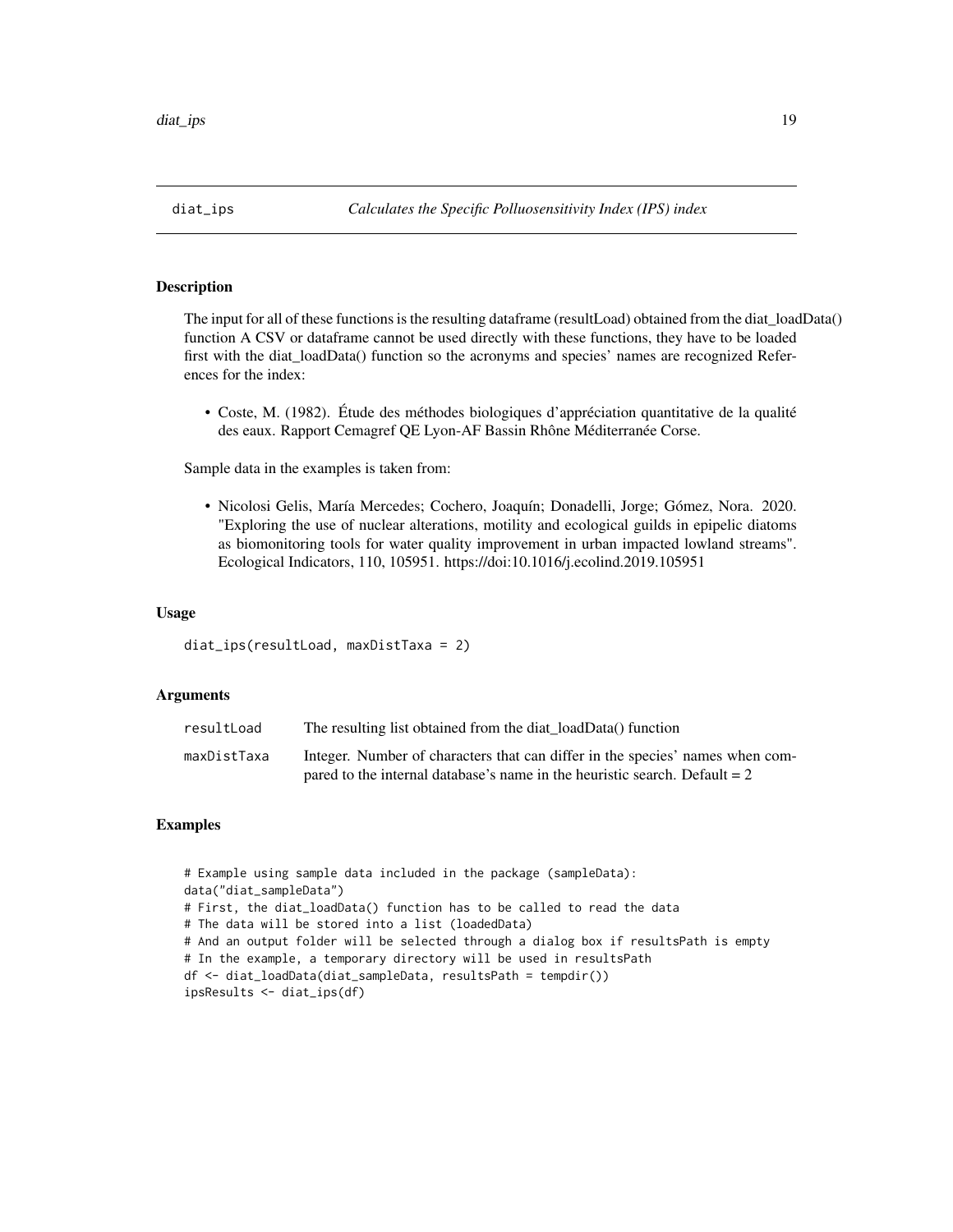<span id="page-19-0"></span>

Loads the CSV or dataframe file, sets the Output folder for the package, and conducts both an exact and an heuristic search of the species' names.

The input file for the package is a dataframe or an external CSV file. Species should be listed as rows, with species' names in column 1 (column name should be "species") The other columns (samples) have to contain the abundance of each species (relative or absolute) in each sample. The first row of the file has to contain the headers with the sample names. Remember that a column named "species" is mandatory, containing the species' names If a dataframe is not specified as a parameter (species df), the package will show a dialog box to search for the CSV file A second dialog box will help set up an Output folder, where all outputs from the package will be exported to (dataframes, CSV files, plots in PDF) The package also downloads and installs a wrapper for the 'Diat.Barcode' project. Besides citing the DiaThor package, the Diat.Barcode project should also be cited, as follows:

• Rimet F., Gusev E., Kahlert M., Kelly M., Kulikovskiy M., Maltsev Y., Mann D., Pfannkuchen M., Trobajo R., Vasselon V., Zimmermann J., Bouchez A., 2019. Diat.barcode, an open-access curated barcode library for diatoms. Scientific Reports. https://www.nature.com/articles/s41598- 019-51500-6

Sample data in the examples is taken from:

• Nicolosi Gelis, María Mercedes; Cochero, Joaquín; Donadelli, Jorge; Gómez, Nora. 2020. "Exploring the use of nuclear alterations, motility and ecological guilds in epipelic diatoms as biomonitoring tools for water quality improvement in urban impacted lowland streams". Ecological Indicators, 110, 105951. https://doi:10.1016/j.ecolind.2019.105951

# Usage

diat\_loadData(species\_df, isRelAb = FALSE, maxDistTaxa = 2, resultsPath)

# Arguments

| species_df  | The data frame with your species data. Species as rows, Samples as columns. If<br>empty, a dialog box will prompt to import a CSV file                                                                        |
|-------------|---------------------------------------------------------------------------------------------------------------------------------------------------------------------------------------------------------------|
| isRelAb     | Boolean. If set to 'TRUE' it means that your species' data is the relative abun-<br>dance of each species per site. If FALSE, it means that it the data corresponds<br>to absolute densities. Default = FALSE |
| maxDistTaxa | Integer. Number of characters that can differ in the species' names when com-<br>pared to the internal database's name in the heuristic search. Default $= 2$                                                 |
| resultsPath | String. Path for the output data. If empty (default), it will prompt a dialog box<br>to select an output folder                                                                                               |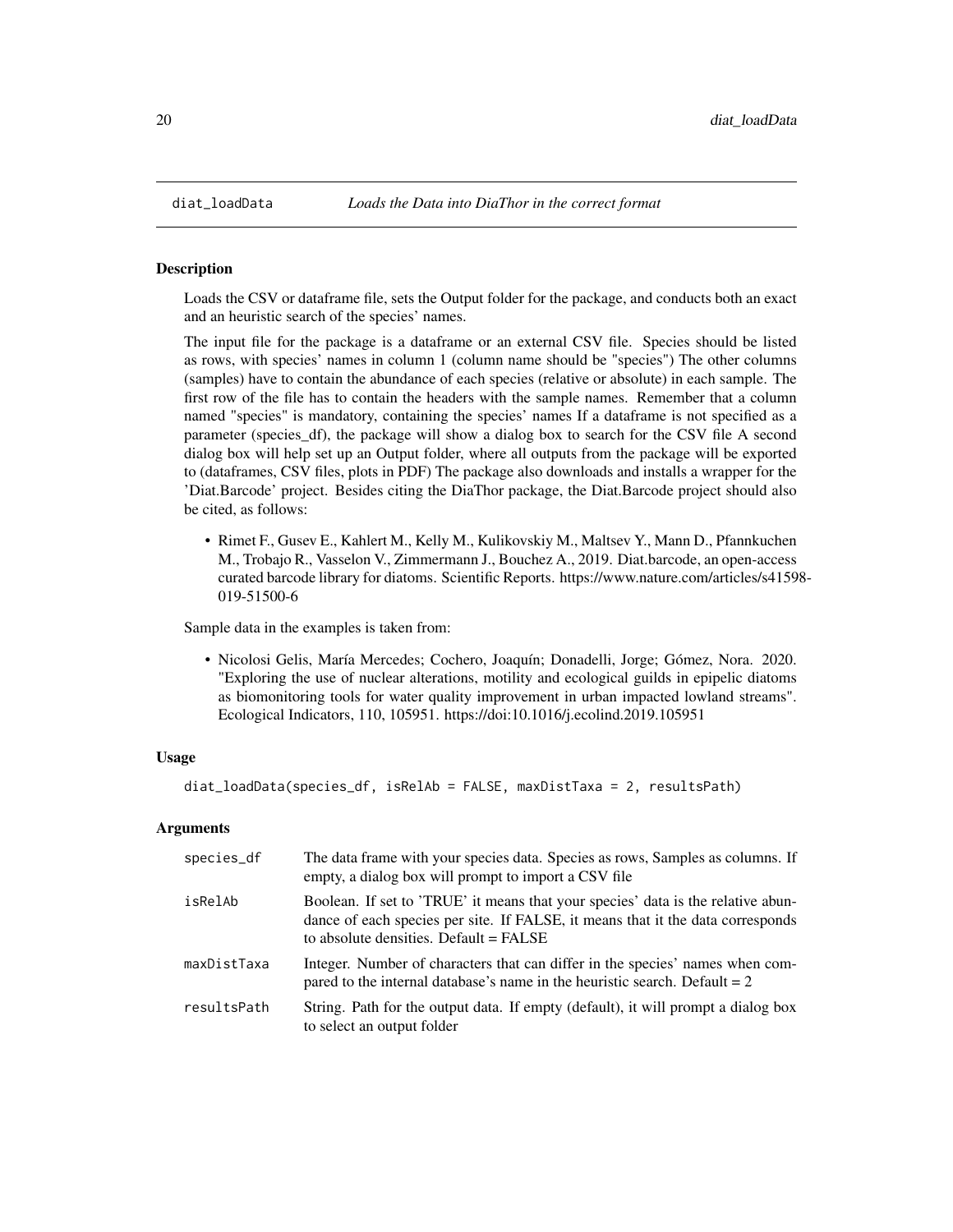<span id="page-20-0"></span>

The input for all of these functions is the resulting dataframe (resultLoad) obtained from the diat\_loadData() function A CSV or dataframe cannot be used directly with these functions, they have to be loaded first with the diat loadData() function so the acronyms and species' names are recognized References for the index:

- Lobo, E. A., Callegaro, V. L. M., & Bender, E. P. (2002). Utilização de algas diatomáceas epilíticas como indicadoras da qualidade da água em rios e arroios da Região Hidrográfica do Guaíba, RS, Brasil. Edunisc.
- Lobo, E. A., Bes, D., Tudesque, L., & Ector, L. (2004). Water quality assessment of the Pardinho River, RS, Brazil, using epilithic diatom assemblages and faecal coliforms as biological indicators. Vie et Milieu, 54(2-3), 115-126.

Sample data in the examples is taken from:

• Nicolosi Gelis, María Mercedes; Cochero, Joaquín; Donadelli, Jorge; Gómez, Nora. 2020. "Exploring the use of nuclear alterations, motility and ecological guilds in epipelic diatoms as biomonitoring tools for water quality improvement in urban impacted lowland streams". Ecological Indicators, 110, 105951. https://doi:10.1016/j.ecolind.2019.105951

# Usage

```
diat_lobo(resultLoad, maxDistTaxa = 2)
```
# Arguments

| resultLoad  | The resulting list obtained from the diat loadData() function                 |
|-------------|-------------------------------------------------------------------------------|
| maxDistTaxa | Integer. Number of characters that can differ in the species' names when com- |
|             | pared to the internal database's name in the heuristic search. Default $= 2$  |

```
# Example using sample data included in the package (sampleData):
data("diat_sampleData")
# First, the diat_loadData() function has to be called to read the data
# The data will be stored into a list (loadedData)
# And an output folder will be selected through a dialog box if resultsPath is empty
# In the example, a temporary directory will be used in resultsPath
df <- diat_loadData(diat_sampleData, resultsPath = tempdir())
loboResults <- diat_lobo(df)
```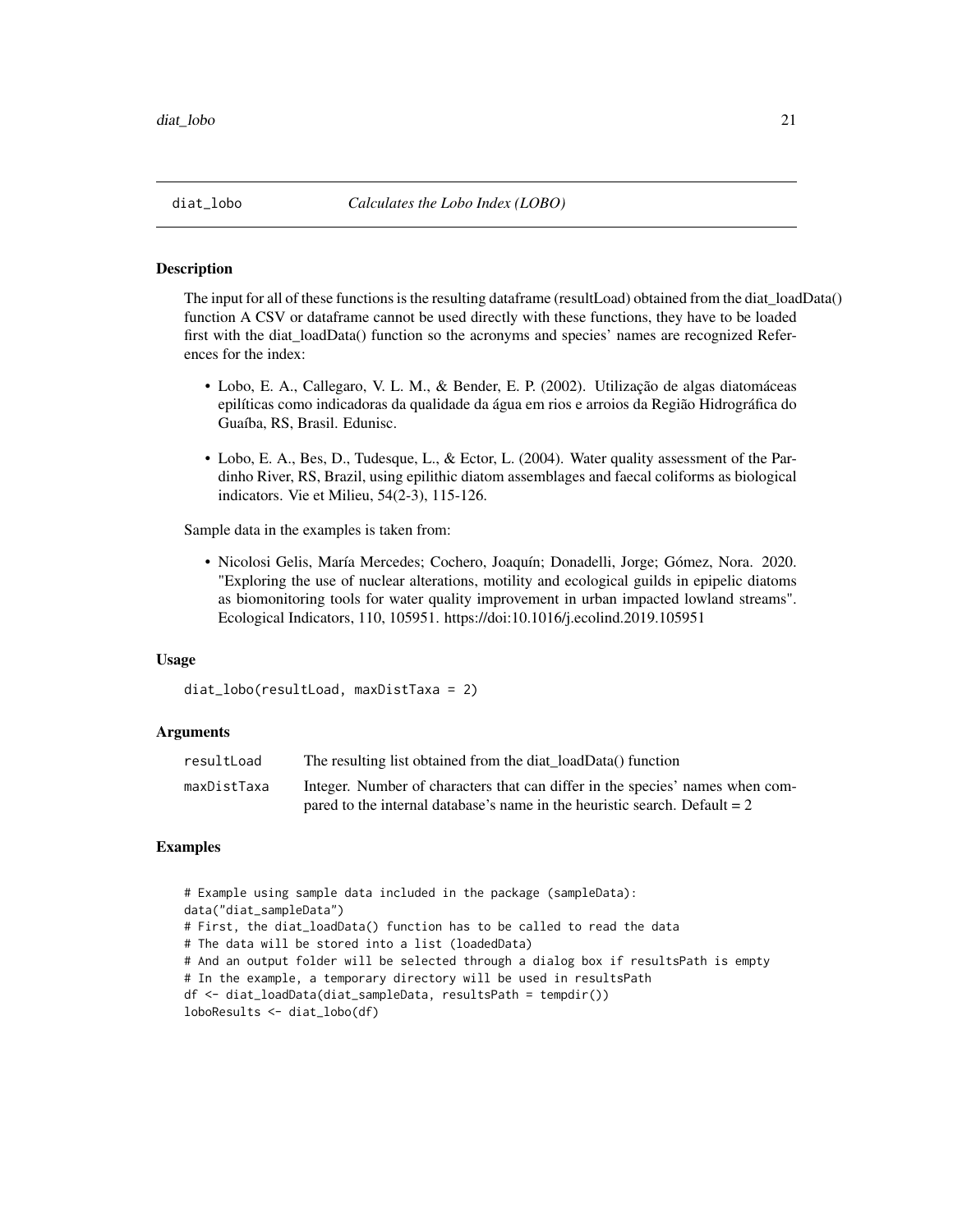<span id="page-21-0"></span>

The input for these functions is the resulting dataframe obtained from the diat\_loadData() function to calculate morphological parameters The morphological data (size classes, chlorophlasts) is obtained from the 'Diat.Barcode' project. Besides citing DiaThor, the Diat.Barcode project should also be cited if the package is used, as follows:

• Rimet F., Gusev E., Kahlert M., Kelly M., Kulikovskiy M., Maltsev Y., Mann D., Pfannkuchen M., Trobajo R., Vasselon V., Zimmermann J., Bouchez A., 2019. Diat.barcode, an open-access curated barcode library for diatoms. Scientific Reports. https://www.nature.com/articles/s41598- 019-51500-6

Sample data in the examples is taken from:

• Nicolosi Gelis, María Mercedes; Cochero, Joaquín; Donadelli, Jorge; Gómez, Nora. 2020. "Exploring the use of nuclear alterations, motility and ecological guilds in epipelic diatoms as biomonitoring tools for water quality improvement in urban impacted lowland streams". Ecological Indicators, 110, 105951. https://doi:10.1016/j.ecolind.2019.105951

# Usage

diat\_morpho(resultLoad, isRelAb = FALSE)

# Arguments

| The resulting list obtained from the diat loadData() function<br>resultLoad                                                                                                                                                |  |
|----------------------------------------------------------------------------------------------------------------------------------------------------------------------------------------------------------------------------|--|
| isRelAb<br>Boolean. If set to 'TRUE' it means that your species' data is the relative abun-<br>dance of each species per site. If FALSE, it means that it the data corresponds<br>to absolute densities. Default $=$ FALSE |  |

```
# Example using sample data included in the package (sampleData):
data("diat_sampleData")
# First, the diat_loadData() function has to be called to read the data
# The data will be stored into a list (loadedData)
# And an output folder will be selected through a dialog box if resultsPath is empty
# In the example, a temporary directory will be used in resultsPath
df <- diat_loadData(diat_sampleData, resultsPath = tempdir())
morphoResults <- diat_morpho(df)
```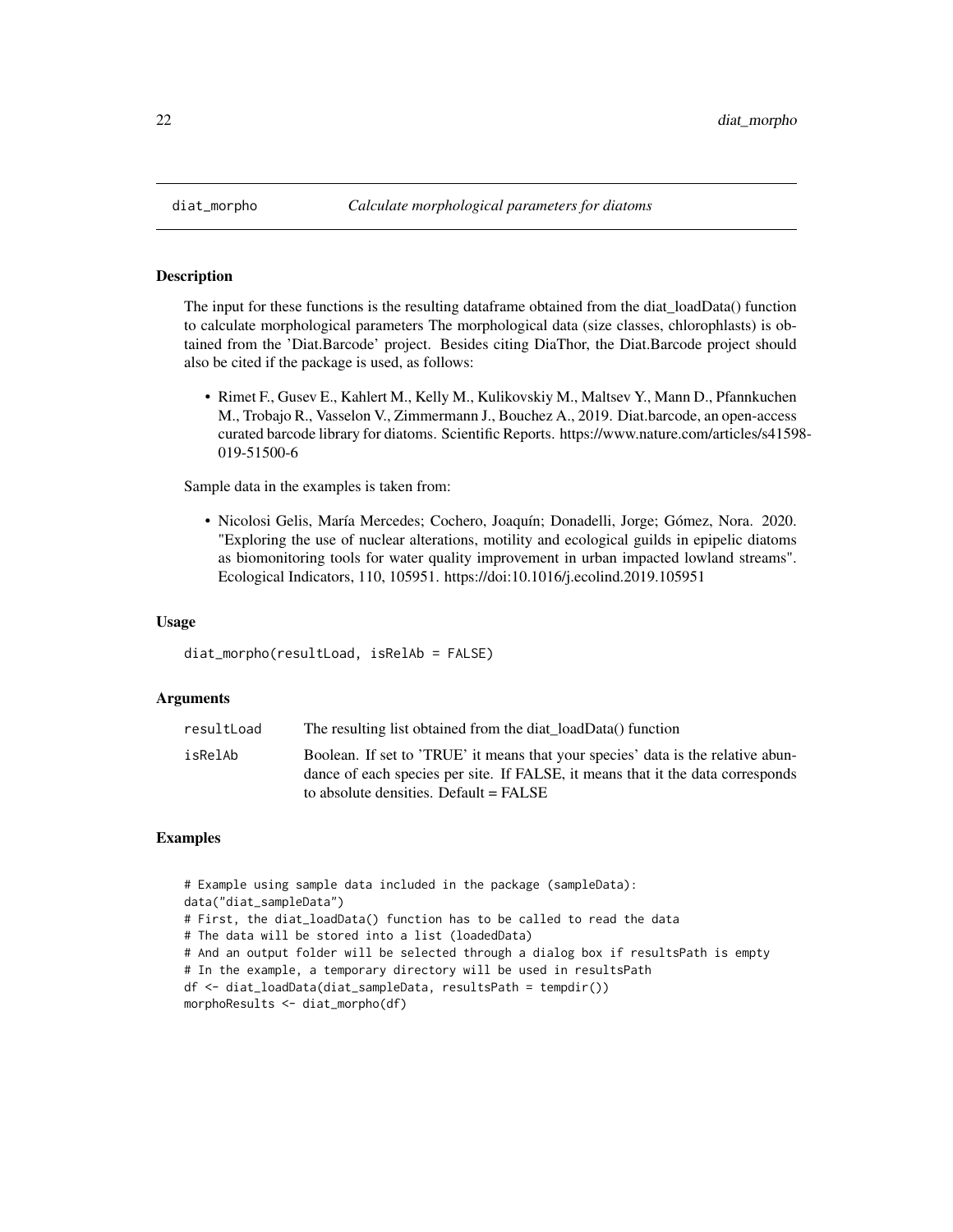<span id="page-22-0"></span>The input for all of these functions is the resulting dataframe (resultLoad) obtained from the diat\_loadData() function A CSV or dataframe cannot be used directly with these functions, they have to be loaded first with the diat\_loadData() function so the acronyms and species' names are recognized References for the index:

• Castro-Roa, D., & Pinilla-Agudelo, G. (2014). Periphytic diatom index for assessing the ecological quality of the Colombian Andean urban wetlands of Bogotá. Limnetica, 33(2), 297-312.

Sample data in the examples is taken from:

• Nicolosi Gelis, María Mercedes; Cochero, Joaquín; Donadelli, Jorge; Gómez, Nora. 2020. "Exploring the use of nuclear alterations, motility and ecological guilds in epipelic diatoms as biomonitoring tools for water quality improvement in urban impacted lowland streams". Ecological Indicators, 110, 105951. https://doi:10.1016/j.ecolind.2019.105951

# Usage

diat\_pbidw(resultLoad, maxDistTaxa = 2)

# Arguments

| resultLoad  | The resulting list obtained from the diat loadData() function                 |
|-------------|-------------------------------------------------------------------------------|
| maxDistTaxa | Integer. Number of characters that can differ in the species' names when com- |
|             | pared to the internal database's name in the heuristic search. Default $= 2$  |

```
# Example using sample data included in the package (sampleData):
data("diat_sampleData")
# First, the diat_loadData() function has to be called to read the data
# The data will be stored into a list (loadedData)
# And an output folder will be selected through a dialog box if resultsPath is empty
# In the example, a temporary directory will be used in resultsPath
df <- diat_loadData(diat_sampleData, resultsPath = tempdir())
pbidwResults <- diat_pbidw(df)
```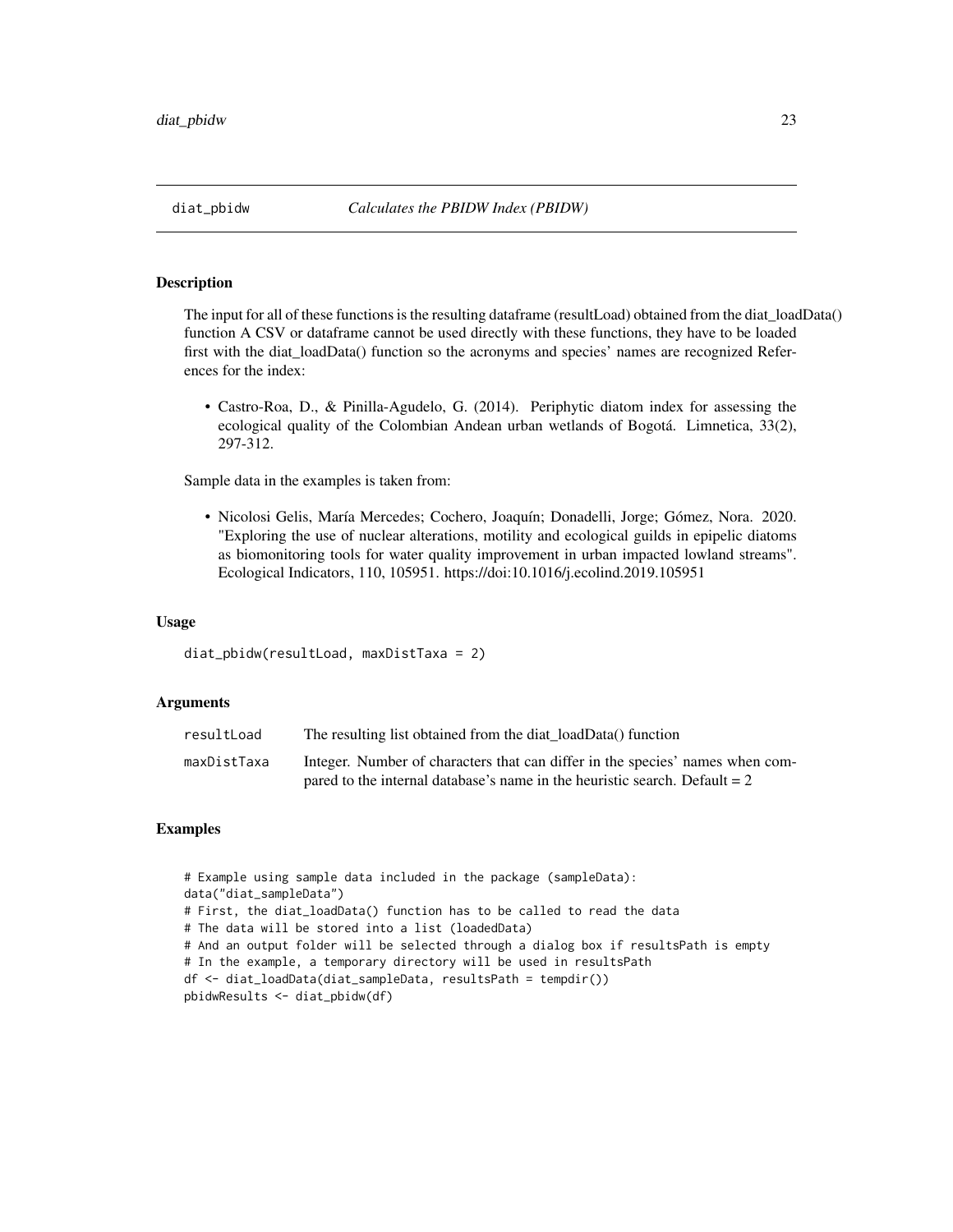<span id="page-23-0"></span>diat\_sampleData *Sample Data*

#### Description

This sample data is a dataset used in: Nicolosi Gelis, María Mercedes; Cochero, Joaquín; Donadelli, Jorge; Gómez, Nora. 2020. "Exploring the use of nuclear alterations, motility and ecological guilds in epipelic diatoms as biomonitoring tools for water quality improvement in urban impacted lowland streams". Ecological Indicators, 110, 105951.

#### Usage

data(diat\_sampleData)

#### Format

A data frame with the abundance of 164 diatoms in 108 sampled sites

# Source

<https://www.sciencedirect.com/science/article/abs/pii/S1470160X1930946X>

# References

Nicolosi Gelis, María Mercedes; Cochero, Joaquín; Donadelli, Jorge; Gómez, Nora. 2020. "Exploring the use of nuclear alterations, motility and ecological guilds in epipelic diatoms as biomonitoring tools for water quality improvement in urban impacted lowland streams". Ecological Indicators, 110, 105951.

diat\_size *Calculate size classes for diatoms*

# **Description**

The input for these functions is the resulting dataframe obtained from the diat\_loadData() function to calculate size classes for diatoms Sample data in the examples is taken from:

• Nicolosi Gelis, María Mercedes; Cochero, Joaquín; Donadelli, Jorge; Gómez, Nora. 2020. "Exploring the use of nuclear alterations, motility and ecological guilds in epipelic diatoms as biomonitoring tools for water quality improvement in urban impacted lowland streams". Ecological Indicators, 110, 105951. https://doi:10.1016/j.ecolind.2019.105951

Size class classification is obtained from:

• Rimet F. & Bouchez A., 2012. Life-forms, cell-sizes and ecological guilds of diatoms in European rivers. Knowledge and management of aquatic ecosystems, 406: 1-14. DOI:10.1051/kmae/2012018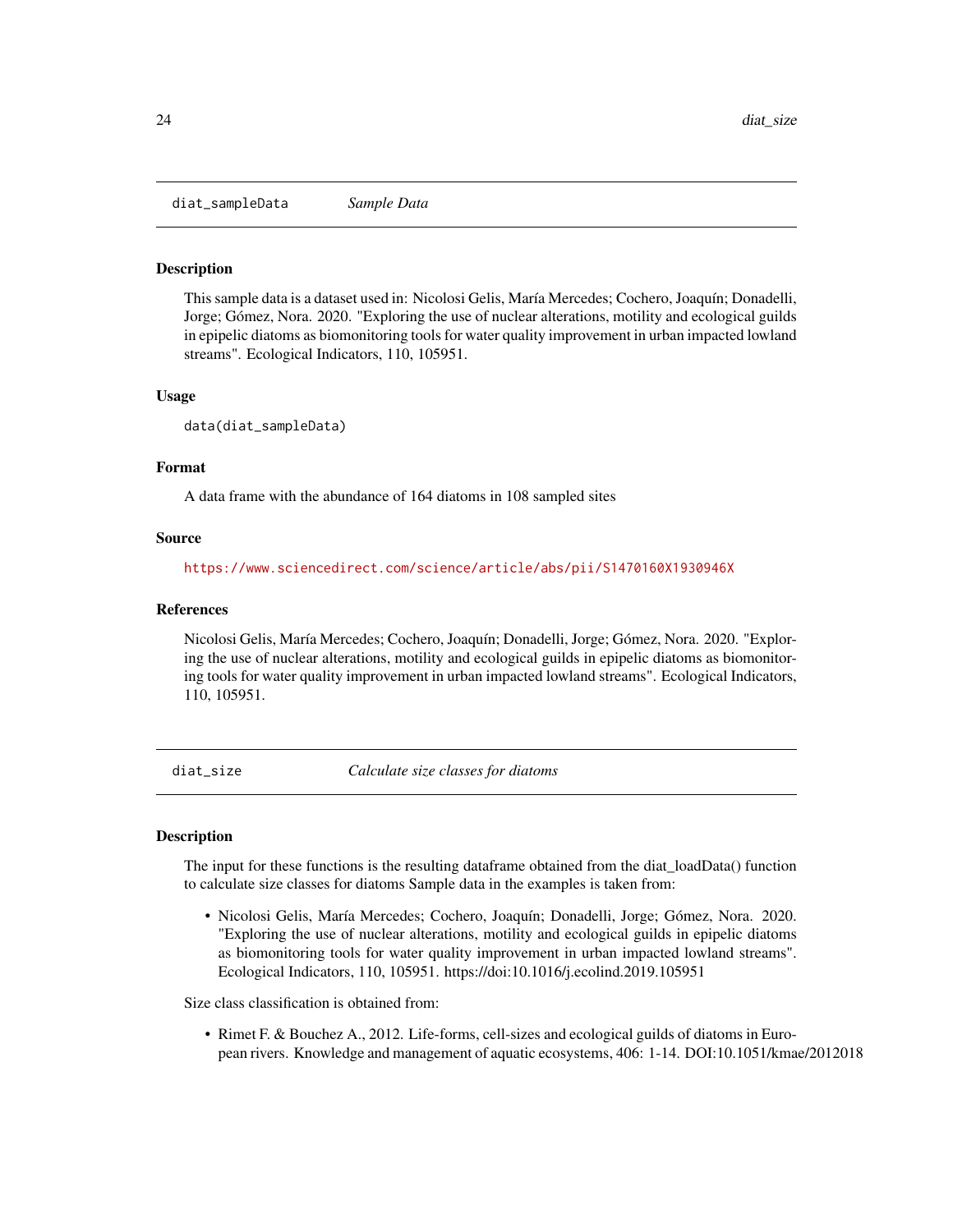#### <span id="page-24-0"></span>diat\_sla 25

# Usage

diat\_size(resultLoad)

# Arguments

resultLoad The resulting list obtained from the diat\_loadData() function

# Examples

```
# Example using sample data included in the package (sampleData):
data("diat_sampleData")
# First, the diat_loadData() function has to be called to read the data
# The data will be stored into a list (loadedData)
# And an output folder will be selected through a dialog box if resultsPath is empty
# In the example, a temporary directory will be used in resultsPath
df <- diat_loadData(diat_sampleData, resultsPath = tempdir())
sizeResults <- diat_size(df)
```
diat\_sla *Calculates the Sladecek Index (SLA)*

#### Description

The input for all of these functions is the resulting dataframe (resultLoad) obtained from the diat\_loadData() function A CSV or dataframe cannot be used directly with these functions, they have to be loaded first with the diat\_loadData() function so the acronyms and species' names are recognized References for the index:

• Sládeček, V. (1986). Diatoms as indicators of organic pollution. Acta hydrochimica et hydrobiologica, 14(5), 555-566.

Sample data in the examples is taken from:

• Nicolosi Gelis, María Mercedes; Cochero, Joaquín; Donadelli, Jorge; Gómez, Nora. 2020. "Exploring the use of nuclear alterations, motility and ecological guilds in epipelic diatoms as biomonitoring tools for water quality improvement in urban impacted lowland streams". Ecological Indicators, 110, 105951. https://doi:10.1016/j.ecolind.2019.105951

#### Usage

```
diat_sla(resultLoad, maxDistTaxa = 2)
```
#### Arguments

| resultLoad  | The resulting list obtained from the diat loadData() function                 |
|-------------|-------------------------------------------------------------------------------|
| maxDistTaxa | Integer. Number of characters that can differ in the species' names when com- |
|             | pared to the internal database's name in the heuristic search. Default $= 2$  |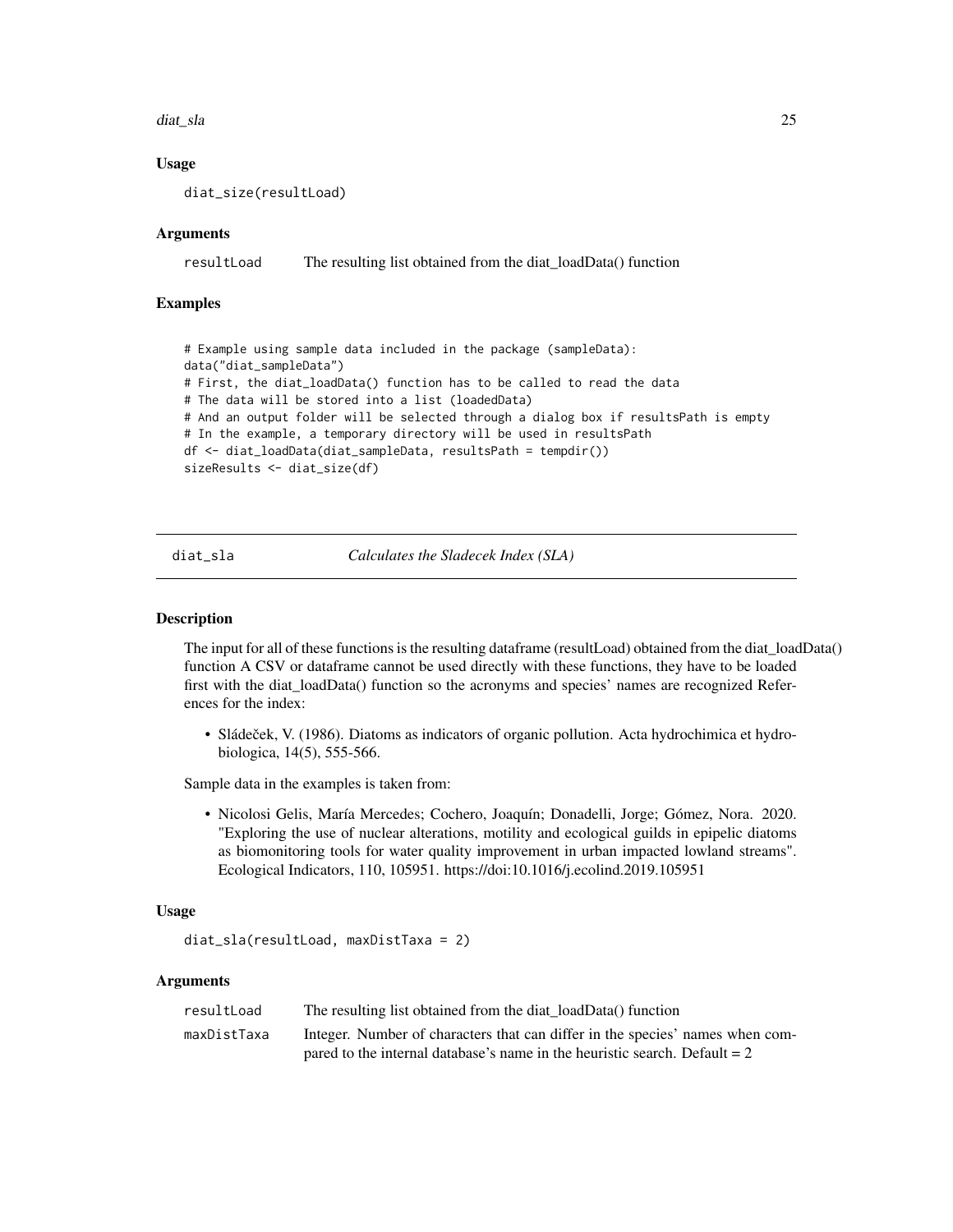# <span id="page-25-0"></span>Examples

```
# Example using sample data included in the package (sampleData):
data("diat_sampleData")
# First, the diat_loadData() function has to be called to read the data
# The data will be stored into a list (loadedData)
# And an output folder will be selected through a dialog box if resultsPath is empty
# In the example, a temporary directory will be used in resultsPath
df <- diat_loadData(diat_sampleData, resultsPath = tempdir())
slaResults <- diat_sla(df)
```
diat\_spear *Calculates the SPEAR(herbicides) Index (SPEAR)*

# Description

The input for all of these functions is the resulting dataframe (resultLoad) obtained from the diat\_loadData() function A CSV or dataframe cannot be used directly with these functions, they have to be loaded first with the diat\_loadData() function so the acronyms and species' names are recognized References for the index:

• Wood, R. J., Mitrovic, S. M., Lim, R. P., Warne, M. S. J., Dunlop, J., & Kefford, B. J. (2019). Benthic diatoms as indicators of herbicide toxicity in rivers–A new SPEcies At Risk (SPEARherbicides) index. Ecological Indicators, 99, 203-213.

Sample data in the examples is taken from:

• Nicolosi Gelis, María Mercedes; Cochero, Joaquín; Donadelli, Jorge; Gómez, Nora. 2020. "Exploring the use of nuclear alterations, motility and ecological guilds in epipelic diatoms as biomonitoring tools for water quality improvement in urban impacted lowland streams". Ecological Indicators, 110, 105951. https://doi:10.1016/j.ecolind.2019.105951

# Usage

diat\_spear(resultLoad, maxDistTaxa = 2)

# Arguments

| resultLoad  | The resulting list obtained from the diat loadData() function                 |
|-------------|-------------------------------------------------------------------------------|
| maxDistTaxa | Integer. Number of characters that can differ in the species' names when com- |
|             | pared to the internal database's name in the heuristic search. Default $= 2$  |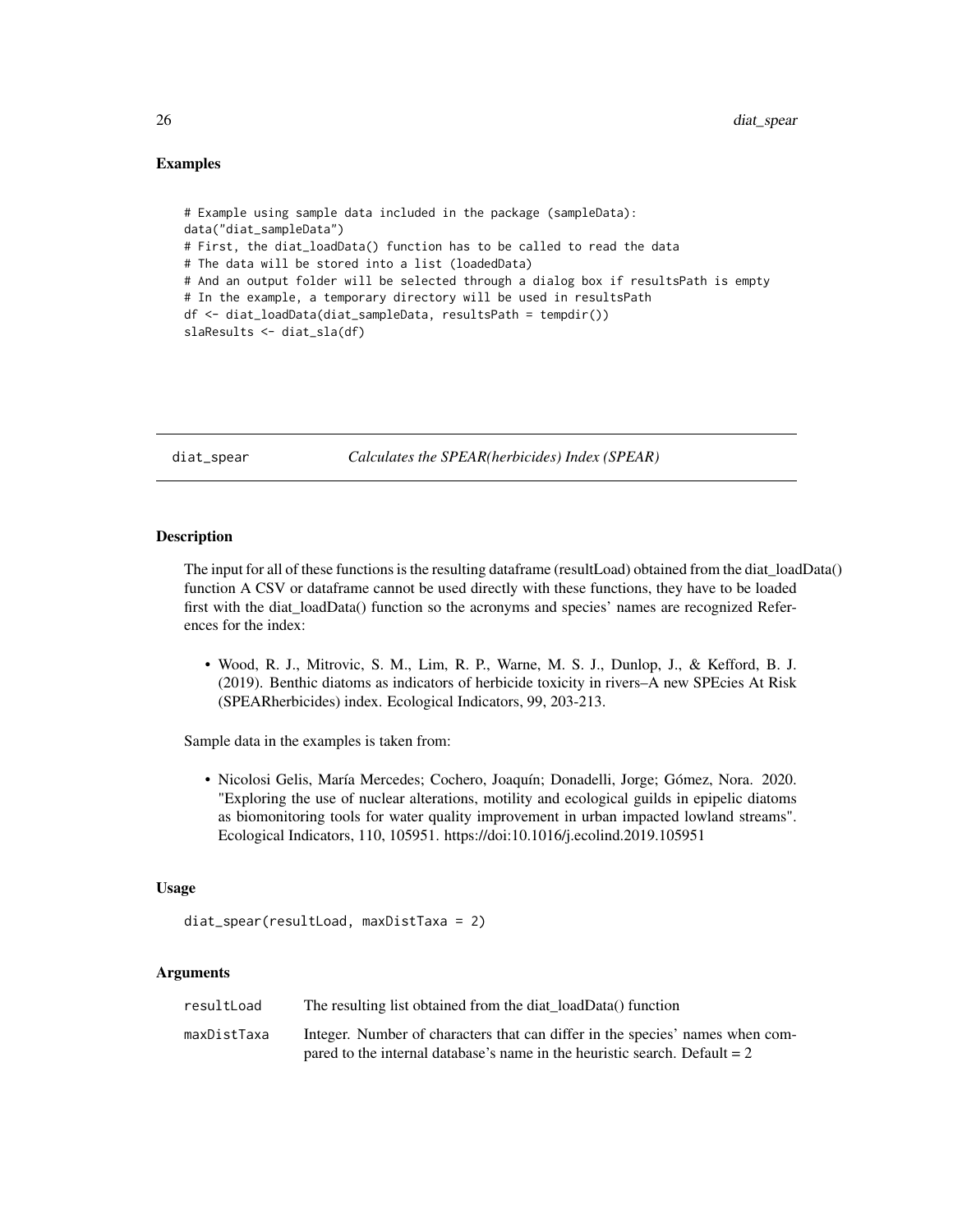## <span id="page-26-0"></span>diat\_taxaList 27

# Examples

```
# Example using sample data included in the package (sampleData):
data("diat_sampleData")
# First, the diat_loadData() function has to be called to read the data
# The data will be stored into a list (loadedData)
# And an output folder will be selected through a dialog box if resultsPath is empty
# In the example, a temporary directory will be used in resultsPath
df <- diat_loadData(diat_sampleData, resultsPath = tempdir())
spearResults <- diat_spear(df)
```
diat\_taxaList *Creates a single list with taxa names from all indices within DiaThor*

# **Description**

Creates a single list with taxa names from all indices within DiaThor

# Usage

diat\_taxaList()

diat\_tdi *Calculates the Trophic (TDI) index*

# Description

The input for all of these functions is the resulting dataframe (resultLoad) obtained from the diat\_loadData() function A CSV or dataframe cannot be used directly with these functions, they have to be loaded first with the diat\_loadData() function so the acronyms and species' names are recognized References for the index:

• Kelly, M. G., & Whitton, B. A. (1995). The trophic diatom index: a new index for monitoring eutrophication in rivers. Journal of Applied Phycology, 7(4), 433-444.

Sample data in the examples is taken from:

• Nicolosi Gelis, María Mercedes; Cochero, Joaquín; Donadelli, Jorge; Gómez, Nora. 2020. "Exploring the use of nuclear alterations, motility and ecological guilds in epipelic diatoms as biomonitoring tools for water quality improvement in urban impacted lowland streams". Ecological Indicators, 110, 105951. https://doi:10.1016/j.ecolind.2019.105951

#### Usage

```
diat_tdi(resultLoad, maxDistTaxa = 2)
```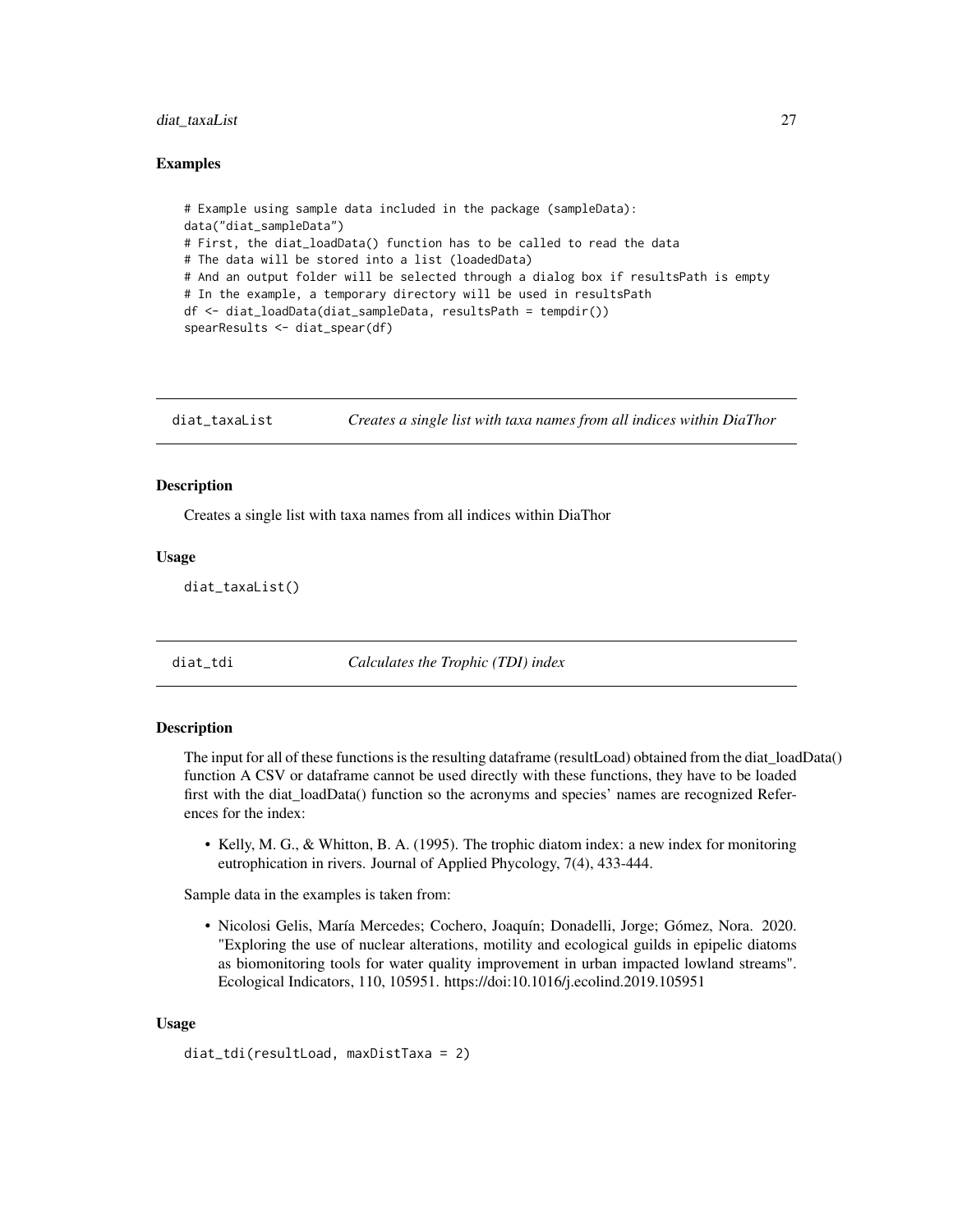# <span id="page-27-0"></span>**Arguments**

| resultLoad  | The resulting list obtained from the diat loadData() function                 |
|-------------|-------------------------------------------------------------------------------|
| maxDistTaxa | Integer. Number of characters that can differ in the species' names when com- |
|             | pared to the internal database's name in the heuristic search. Default $= 2$  |

#### Examples

```
# Example using sample data included in the package (sampleData):
data("diat_sampleData")
# First, the diat_loadData() function has to be called to read the data
# The data will be stored into a list (loadedData)
# And an output folder will be selected through a dialog box if resultsPath is empty
# In the example, a temporary directory will be used in resultsPath
df <- diat_loadData(diat_sampleData, resultsPath = tempdir())
tdiResults <- diat_tdi(df)
```
diat\_vandam *Calculates ecological information for diatoms based on the Van Dam classification*

#### **Description**

The input for these functions is the resulting dataframe obtained from the diat loadData() function, to calculate ecological information for diatoms based on the Van Dam classification Sample data in the examples is taken from:

• Nicolosi Gelis, María Mercedes; Cochero, Joaquín; Donadelli, Jorge; Gómez, Nora. 2020. "Exploring the use of nuclear alterations, motility and ecological guilds in epipelic diatoms as biomonitoring tools for water quality improvement in urban impacted lowland streams". Ecological Indicators, 110, 105951. https://doi:10.1016/j.ecolind.2019.105951

Van Dam classification is obtained form:

• Van Dam, H., Mertens, A., & Sinkeldam, J. (1994). A coded checklist and ecological indicator values of freshwater diatoms from the Netherlands. Netherland Journal of Aquatic Ecology, 28(1), 117-133.

#### Usage

```
diat_vandam(resultLoad, vandamReports = TRUE)
```
# Arguments

| resultLoad | The resulting list obtained from the diat_loadData() function                                |
|------------|----------------------------------------------------------------------------------------------|
|            | vandamReports Boolean. If set to 'TRUE' the detailed reports for the Van Dam classifications |
|            | will be reported in the Output. Default = TRUE                                               |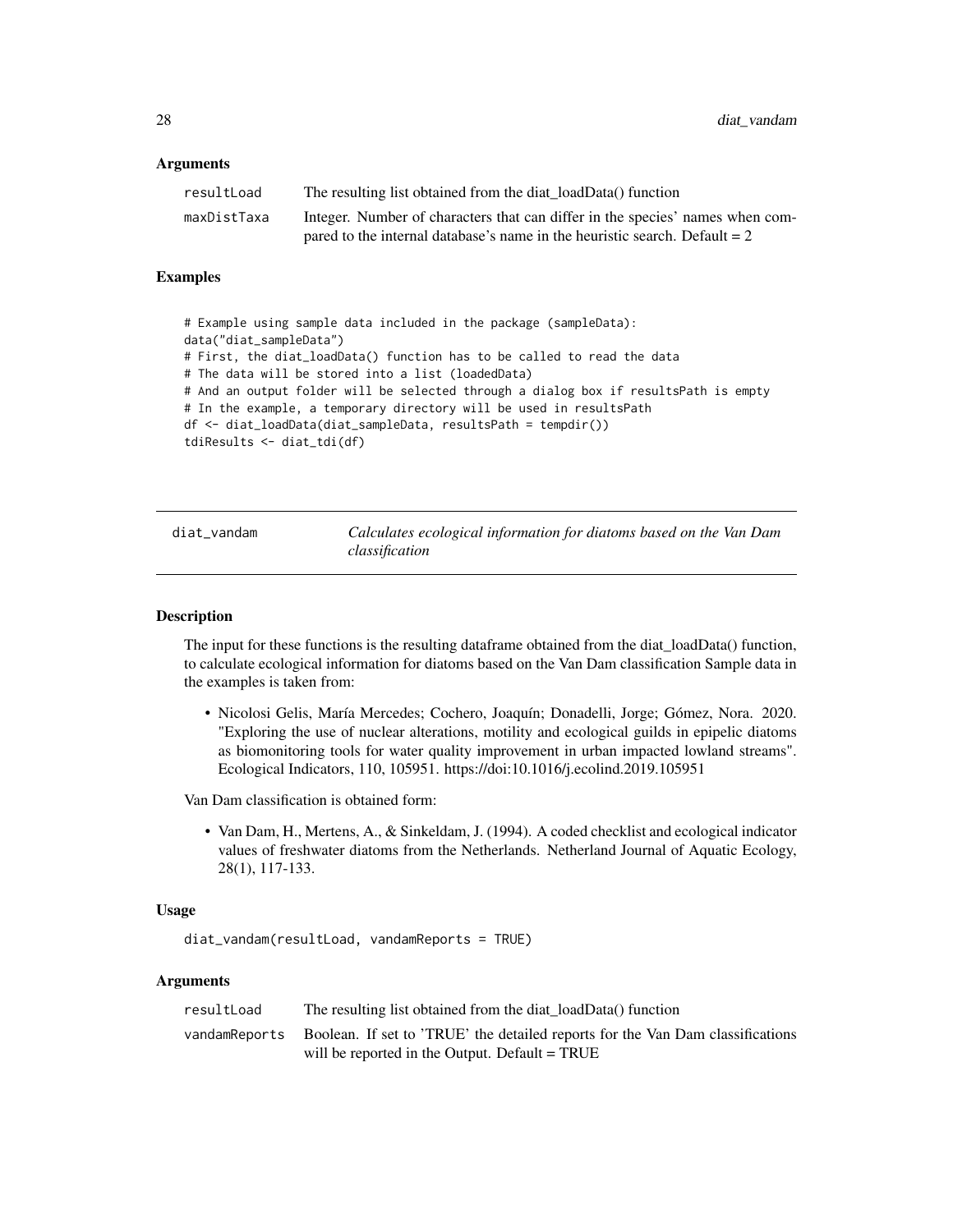# Examples

```
## Not run:
# Example using sample data included in the package (sampleData):
data("diat_sampleData")
# First, the diat_loadData() function has to be called to read the data
# The data will be stored into a list (loadedData)
# And an output folder will be selected through a dialog box if resultsPath is empty
# In the example, a temporary directory will be used in resultsPath
df <- diat_loadData(diat_sampleData, resultsPath = tempdir())
vandamResults <- diat_vandam(df)
```
## End(Not run)

disp *DISP*

# Description

Index values for diatom species included in the DISP index

# Usage

data(disp)

# Format

A data frame with the ecological values for 143 species

# Source

<https://www.sciencedirect.com/science/article/abs/pii/S1470160X18305478>

# References

Stenger-Kovács, C., Körmendi, K., Lengyel, E., Abonyi, A., Hajnal, É., Szabó, B., Buczkó, K. & Padisák, J. (2018). Expanding the trait-based concept of benthic diatoms: Development of traitand species-based indices for conductivity as the master variable of ecological status in continental saline lakes. Ecological Indicators, 95, 63-74.

<span id="page-28-0"></span>disp 29 and 20 and 20 and 20 and 20 and 20 and 20 and 20 and 20 and 20 and 20 and 20 and 20 and 20 and 20 and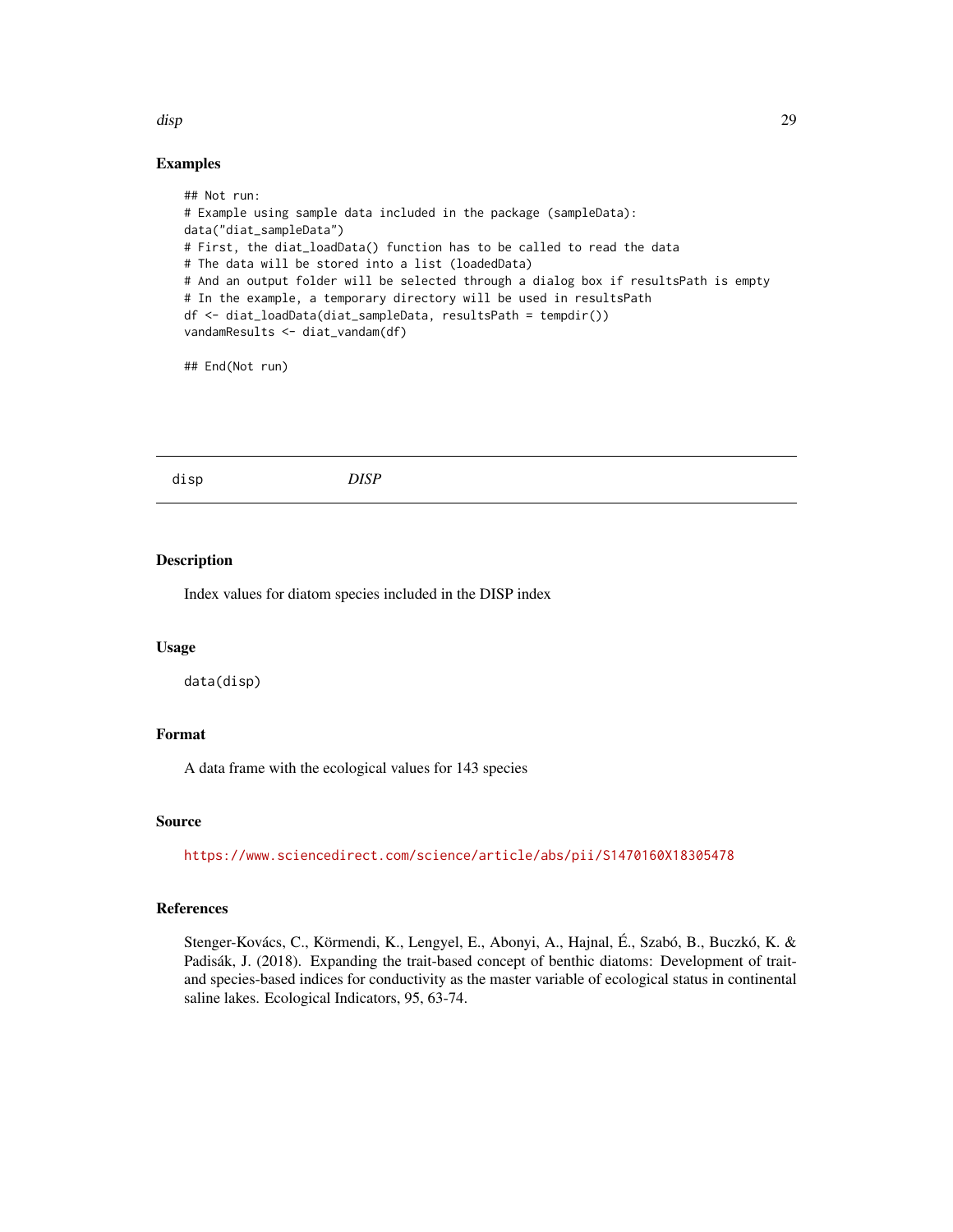<span id="page-29-0"></span>

Index values for diatom species included in the EPID index

# Usage

data(epid)

# Format

A data frame with the ecological values for 1038 species

#### Source

[https://www.tib.eu/en/search/id/BLCP:CN034949165/Use-of-algae-for-monitoring-ri](https://www.tib.eu/en/search/id/BLCP:CN034949165/Use-of-algae-for-monitoring-rivers-in-the-Czech?cHash=fdd9e0b1bf812a31ec0f692a273cab04)vers-in-the-Czech? [cHash=fdd9e0b1bf812a31ec0f692a273cab04](https://www.tib.eu/en/search/id/BLCP:CN034949165/Use-of-algae-for-monitoring-rivers-in-the-Czech?cHash=fdd9e0b1bf812a31ec0f692a273cab04)

# References

Dell'Uomo, A. (1996). Assessment of water quality of an Apennine river as a pilot study for diatom-based monitoring of Italian watercourses. Use of algae for monitoring rivers, 65-72.

idap *IDAP*

# Description

Index values for diatom species included in the IDAP index

#### Usage

data(idap)

# Format

A data frame with the ecological values for 194 species

#### Source

<https://link.springer.com/article/10.1007/BF00028033>

# References

Prygiel, J., & Coste, M. (1993). The assessment of water quality in the Artois-Picardie water basin (France) by the use of diatom indices. Hydrobiologia, 269(1), 343-349.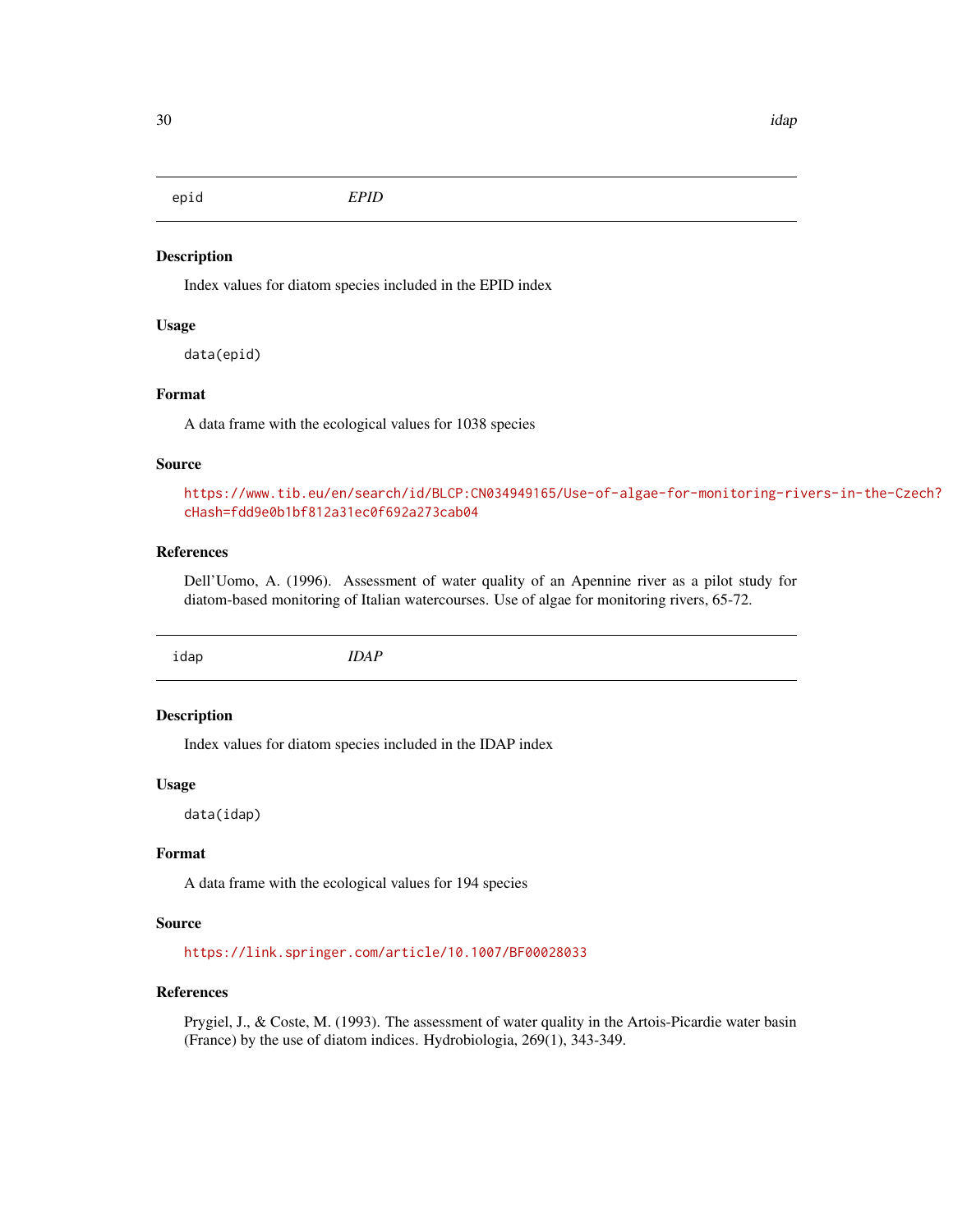<span id="page-30-0"></span>

Index values for diatom species included in the IC-CH index

# Usage

data(idch)

# Format

A data frame with the ecological values for 550 species

#### Source

[https://www.bafu.admin.ch/bafu/fr/home/themes/eaux/publications/publications-eau](https://www.bafu.admin.ch/bafu/fr/home/themes/eaux/publications/publications-eaux/methodes-analyse-appreciation-cours-eau-diatomees.html)x/ [methodes-analyse-appreciation-cours-eau-diatomees.html](https://www.bafu.admin.ch/bafu/fr/home/themes/eaux/publications/publications-eaux/methodes-analyse-appreciation-cours-eau-diatomees.html)

# References

Hürlimann J., Niederhauser P. (2007). Méthodes d'analyse et d'appréciation des cours d'eau. Diatomées Niveau R (région). État de l'environnement n° 0740. Office fédéral de l'environnement, Berne. 132 p

idp *IDP*

# Description

Index values for diatom species included in the IDP index

#### Usage

data(idp)

# Format

A data frame with the ecological values for 475 species

# Source

<https://link.springer.com/article/10.1023/A:1011415209445>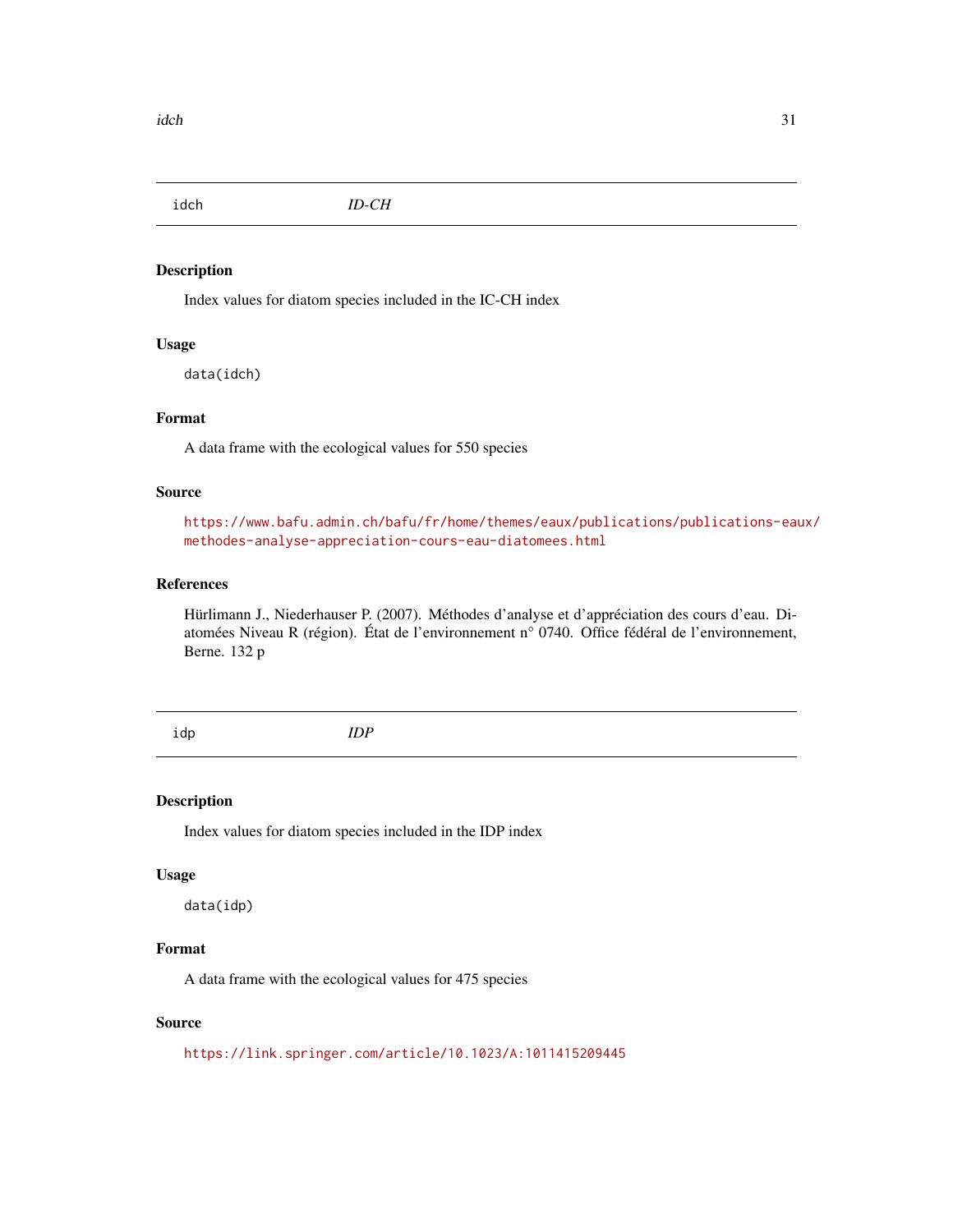# <span id="page-31-0"></span>References

Gómez, N., & Licursi, M. (2001). The Pampean Diatom Index (IDP) for assessment of rivers and streams in Argentina. Aquatic Ecology, 35(2), 173-181.

ilm *ILM*

# Description

Index values for diatom species included in the ILM index

# Usage

data(ilm)

# Format

A data frame with the ecological values for 667 species

# Source

<https://www.vliz.be/imisdocs/publications/286641.pdf>

# References

Leclercq, L., & Maquet, B. (1987). Deux nouveaux indices diatomique et de qualité chimique des eaux courantes. Comparaison avec différents indices existants. Cahier de Biology Marine, 28, 303-310

ips *IPS*

# Description

Index values for diatom species included in the IPS index

#### Usage

data(ips)

# Format

A data frame with the ecological values for 6881 species

# Source

https://www.oieau.org/eaudoc/notice/ETUDE-DES-METHODES-BIOLOGIQUES-DAPPRECIATION-QUANTITATIVE-DE-LA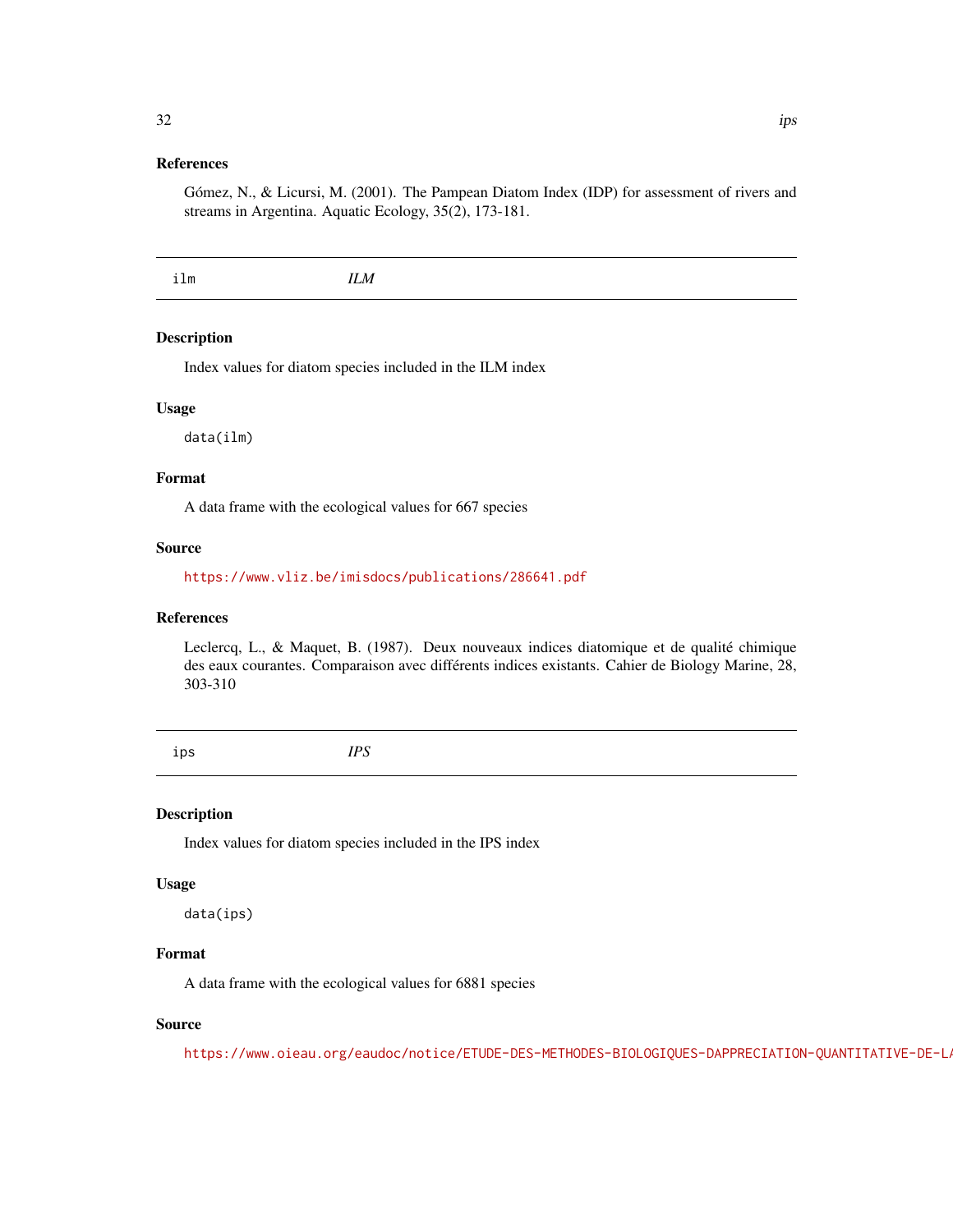# References

Coste, M. (1982). Étude des méthodes biologiques d'appréciation quantitative de la qualité des eaux. Rapport Cemagref QE Lyon-AF Bassin Rhône Méditerranée Corse.

# Description

Index values for diatom species included in the LOBO index

#### Usage

data(lobo)

# Format

A data frame with the ecological values for 297 species

# References

Lobo, E. A., Callegaro, V. L. M., & Bender, E. P. (2002). Utilização de algas diatomáceas epilíticas como indicadoras da qualidade da água em rios e arroios da Região Hidrográfica do Guaíba, RS, Brasil. Edunisc.

pbidw *PBIDW*

# Description

Index values for diatom species included in the PBIDW index

# Usage

data(pbidw)

# Format

A data frame with the ecological values for 79 species

# Source

[https://citeseerx.ist.psu.edu/viewdoc/download?doi=10.1.1.689.5469&rep=rep1&type](https://citeseerx.ist.psu.edu/viewdoc/download?doi=10.1.1.689.5469&rep=rep1&type=pdf#page=85)= [pdf#page=85](https://citeseerx.ist.psu.edu/viewdoc/download?doi=10.1.1.689.5469&rep=rep1&type=pdf#page=85)

# References

Castro-Roa, D., & Pinilla-Agudelo, G. (2014). Periphytic diatom index for assessing the ecological quality of the Colombian Andean urban wetlands of Bogotá. Limnetica, 33(2), 297-312.

#### <span id="page-32-0"></span>lobo 33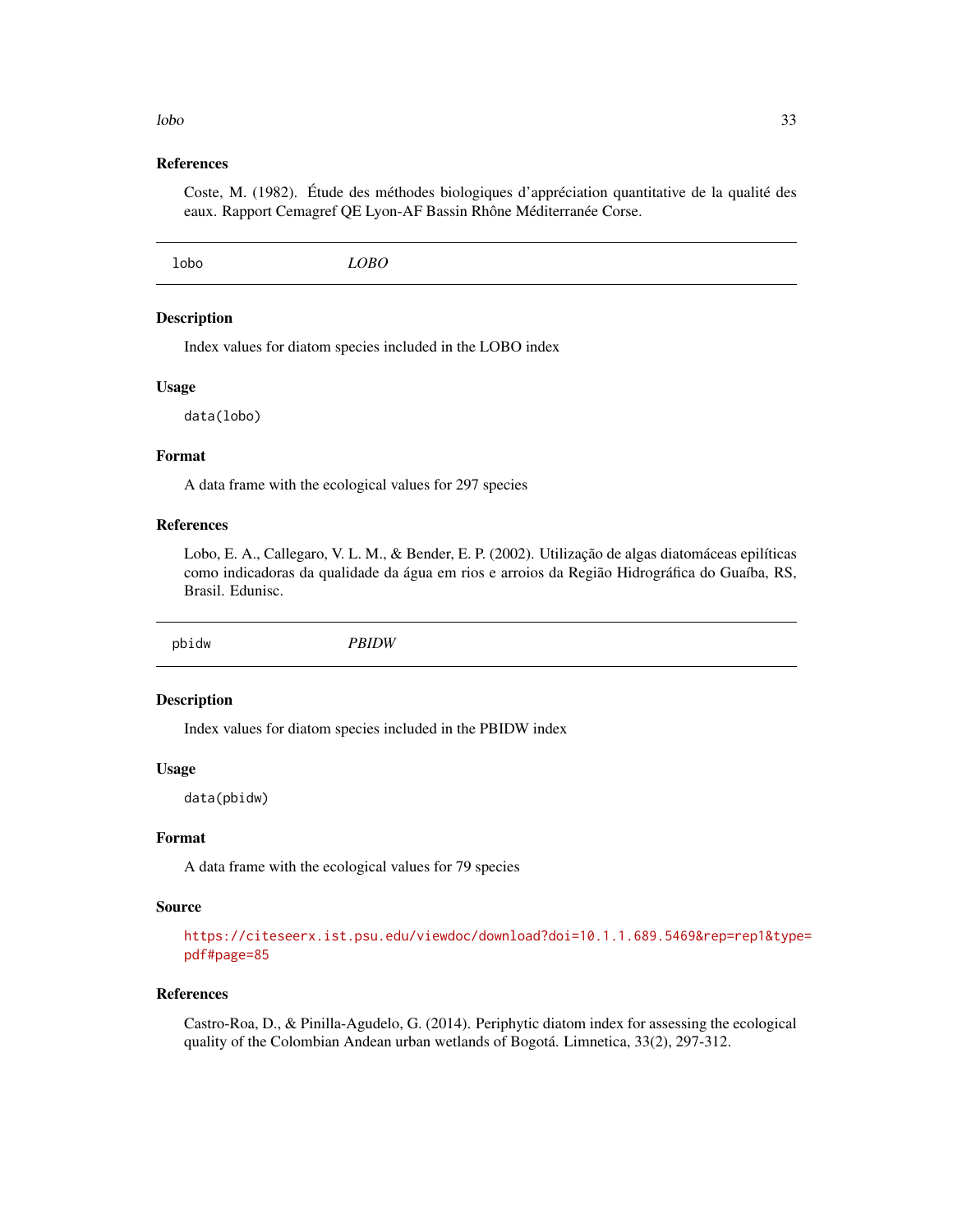<span id="page-33-0"></span>sla *SLA*

# Description

Index values for diatom species included in the SLA index

# Usage

data(sla)

# Format

A data frame with the ecological values for 976 species

#### Source

<https://onlinelibrary.wiley.com/doi/abs/10.1002/aheh.19860140519>

# References

Sládeček, V. (1986). Diatoms as indicators of organic pollution. Acta hydrochimica et hydrobiologica, 14(5), 555-566.

spear *SPEAR(h)*

#### Description

Index values for diatom species included in the SPEAR(h) index

#### Usage

data(spear)

# Format

A data frame with the ecological values for 285 species

# Source

<https://www.sciencedirect.com/science/article/abs/pii/S1470160X18309683>

# References

Wood, R. J., Mitrovic, S. M., Lim, R. P., Warne, M. S. J., Dunlop, J., & Kefford, B. J. (2019). Benthic diatoms as indicators of herbicide toxicity in rivers–A new SPEcies At Risk (SPEARherbicides) index. Ecological Indicators, 99, 203-213.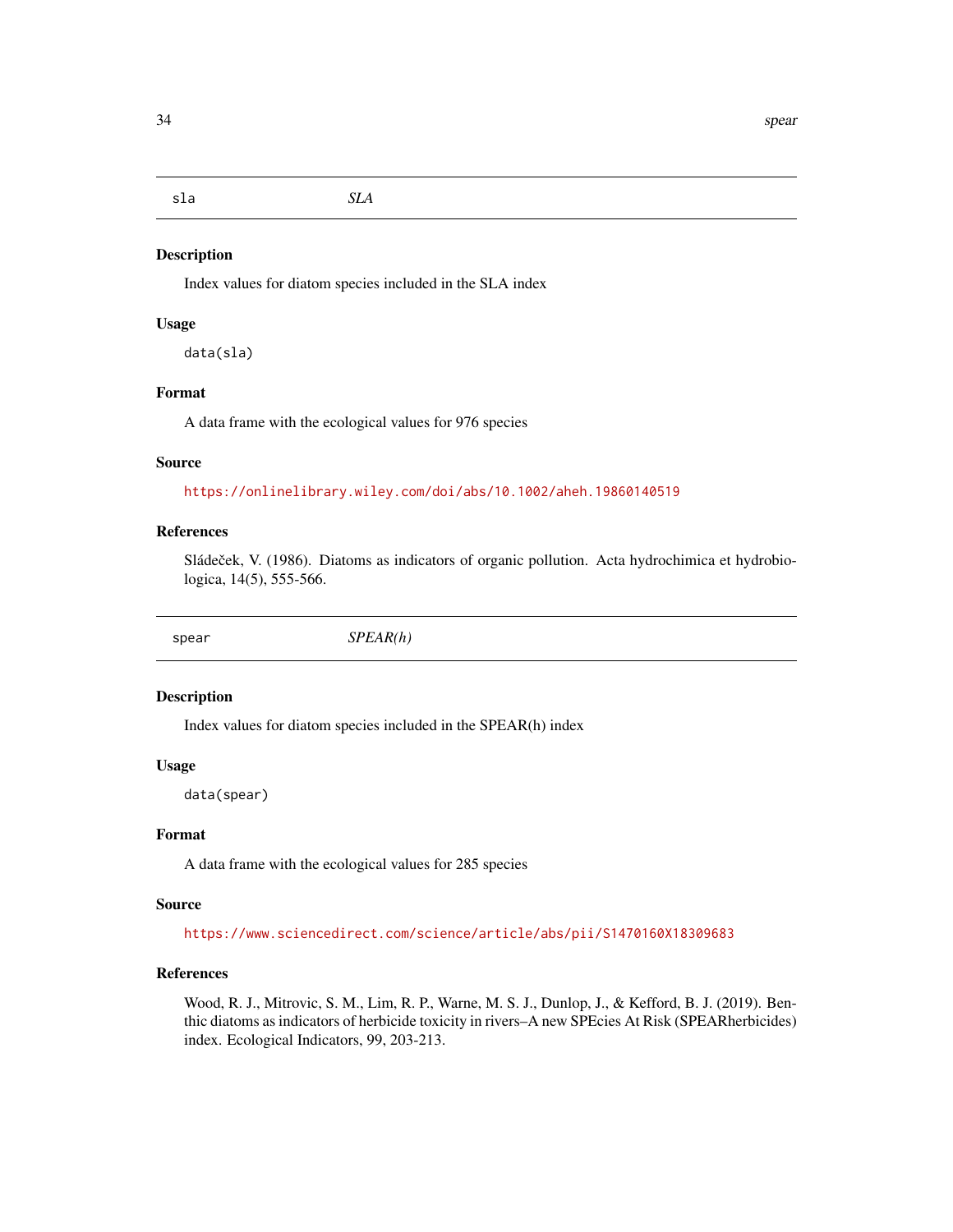<span id="page-34-0"></span>taxaList *taxaList*

# Description

List of taxa names used in all indices. Gets updated user-end if a new DBC is found

# Usage

data(taxaList)

# Format

A data frame with names of 9806 taxa

# Description

Index values for diatom species included in the TDI index

# Usage

data(tdi)

# Format

A data frame with the ecological values for 3445 species

# Source

<https://link.springer.com/article/10.1007/BF00003802>

# References

Kelly, M. G., & Whitton, B. A. (1995). The trophic diatom index: a new index for monitoring eutrophication in rivers. Journal of Applied Phycology, 7(4), 433-444.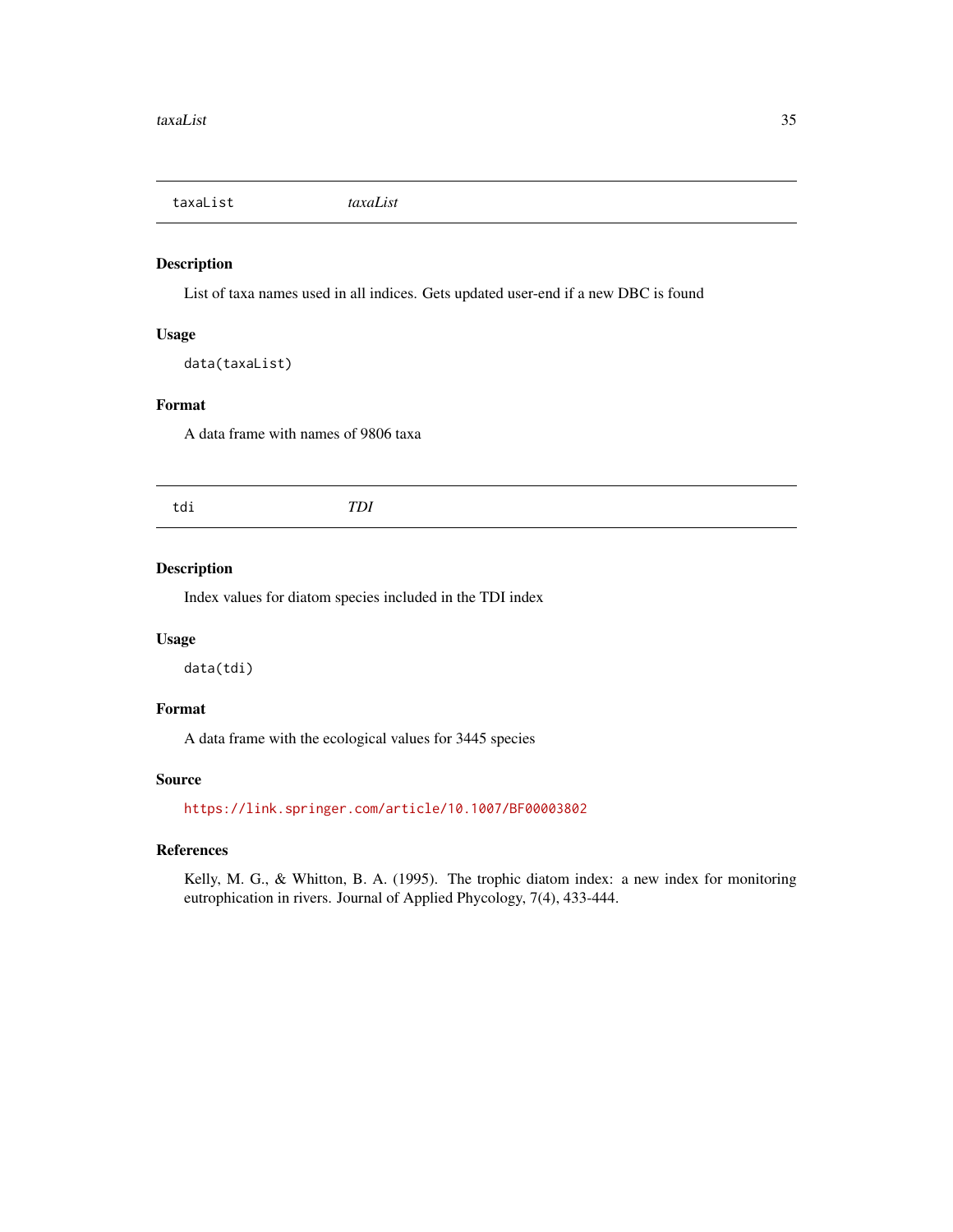# <span id="page-35-0"></span>Index

∗ bioindicator diat\_cemfgs\_rb, [9](#page-8-0) diat\_checkName, [10](#page-9-0) diat\_des, [10](#page-9-0) diat\_disp, [11](#page-10-0) diat\_diversity, [12](#page-11-0) diat\_epid, [13](#page-12-0) diat\_getDiatBarcode, [14](#page-13-0) diat\_guilds, [14](#page-13-0) diat\_idap, [15](#page-14-0) diat\_idch, [16](#page-15-0) diat\_idp, [17](#page-16-0) diat ilm, [18](#page-17-0) diat\_ips, [19](#page-18-0) diat\_loadData, [20](#page-19-0) diat\_lobo, [21](#page-20-0) diat\_morpho, [22](#page-21-0) diat\_pbidw, [23](#page-22-0) diat\_size, [24](#page-23-0) diat\_sla, [25](#page-24-0) diat\_spear, [26](#page-25-0) diat\_taxaList, [27](#page-26-0) diat\_tdi, [27](#page-26-0) diat\_vandam, [28](#page-27-0) diaThorAll, [7](#page-6-0) ∗ biotic diat\_cemfgs\_rb, [9](#page-8-0) diat\_checkName, [10](#page-9-0) diat\_des, [10](#page-9-0) diat\_disp, [11](#page-10-0) diat\_diversity, [12](#page-11-0) diat\_epid, [13](#page-12-0) diat\_getDiatBarcode, [14](#page-13-0) diat\_guilds, [14](#page-13-0) diat\_idap, [15](#page-14-0) diat\_idch, [16](#page-15-0) diat\_idp, [17](#page-16-0) diat\_ilm, [18](#page-17-0) diat\_ips, [19](#page-18-0)

diat\_loadData, [20](#page-19-0) diat\_lobo, [21](#page-20-0) diat\_morpho, [22](#page-21-0) diat\_pbidw, [23](#page-22-0) diat\_size, [24](#page-23-0) diat\_sla, [25](#page-24-0) diat\_spear, [26](#page-25-0) diat\_taxaList, [27](#page-26-0) diat\_tdi, [27](#page-26-0) diat\_vandam, [28](#page-27-0) diaThorAll, [7](#page-6-0) ∗ datasets cemfgs\_rb, [3](#page-2-0) dbc\_offline, [4](#page-3-0) des, [4](#page-3-0) diat\_sampleData, [24](#page-23-0) disp, [29](#page-28-0) epid, [30](#page-29-0) idap, [30](#page-29-0) idch, [31](#page-30-0) idp, [31](#page-30-0) ilm, [32](#page-31-0) ips, [32](#page-31-0) lobo, [33](#page-32-0) pbidw, [33](#page-32-0) sla, [34](#page-33-0) spear, [34](#page-33-0) taxaList, [35](#page-34-0) tdi, [35](#page-34-0) ∗ diatom diat\_cemfgs\_rb, [9](#page-8-0) diat\_checkName, [10](#page-9-0) diat\_des, [10](#page-9-0) diat\_disp, [11](#page-10-0) diat\_diversity, [12](#page-11-0) diat\_epid, [13](#page-12-0) diat\_getDiatBarcode, [14](#page-13-0) diat\_guilds, [14](#page-13-0) diat\_idap, [15](#page-14-0)